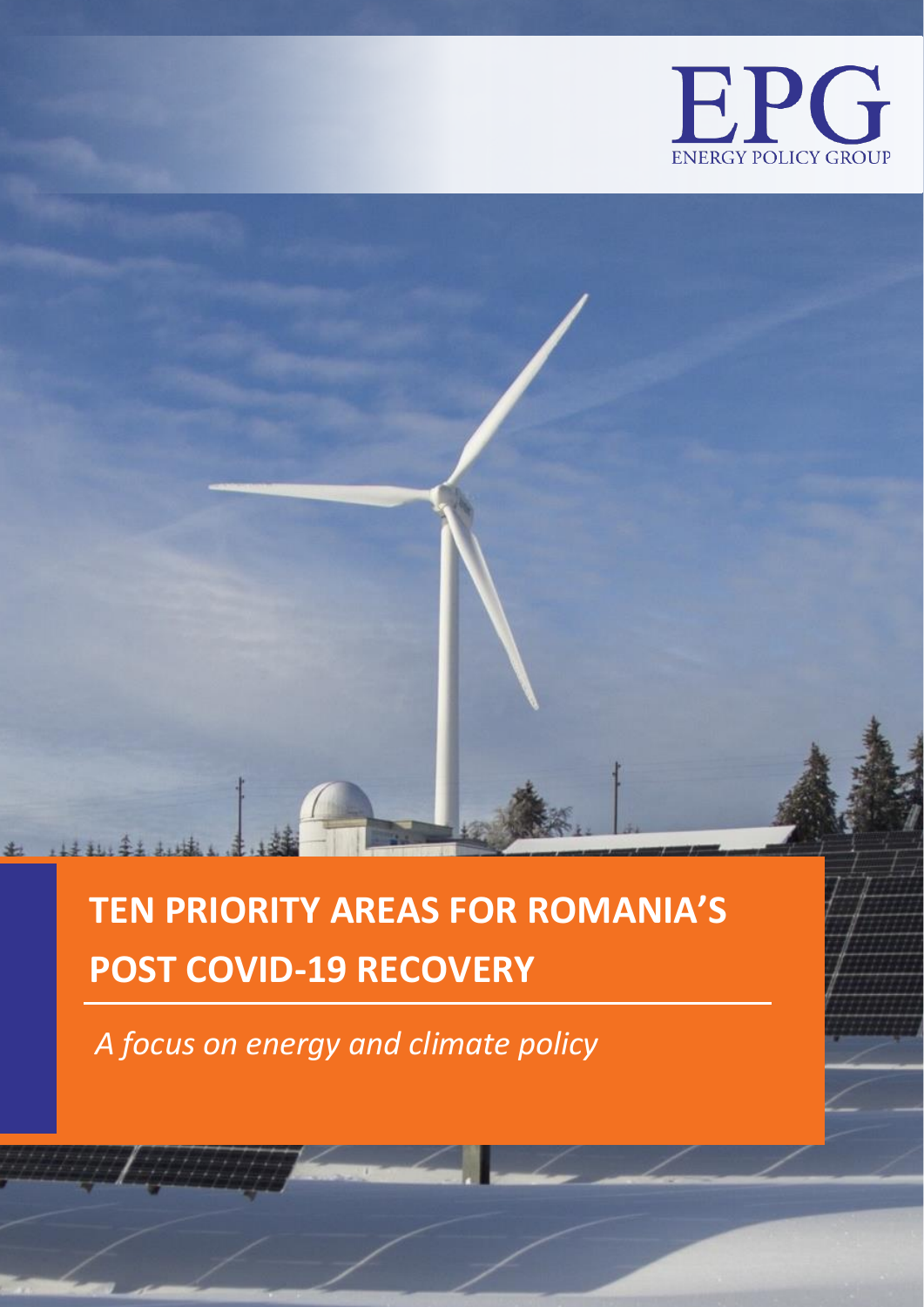## **TENPRIORITY AREAS FOR ROMANIA'S POST COVID-19 RECOVERY: Afocus on energy and climate policy**

November 2020

### **Abstract**

The post COVID-19 economic recovery represents a unique opportunity for setting Romania on a path of sustainable economic growth and for ensuring its competitiveness in a future decarbonised EU economy. Romania's recovery plans should be designed to maximise the economic impact of the upcoming recovery funding, while simultaneously safeguarding national long-term climate ambitions, by focusing on future-proof investments and a smart regulatory framework, in line with the European Green Deal. The extraordinary circumstances of the newly available EU recovery funding that Romania can spend in following years make it imperative to identify key investment priorities, but, equally important, to also simultaneously pursue legislative, regulatory, and market reforms that can maximise the positive economic impact of the upcoming investments. This paper proposes a list of key issues that need be tackled as part of Romania's post COVID-19 recovery strategy, structured in ten overarching energy and climate-related priorities.

**Authors**: Mihnea Cătuți, Denisa Diaconu, Andrei Covatariu, Mihai Bălan, Vlad Surdea-Hernea, and Radu Dudău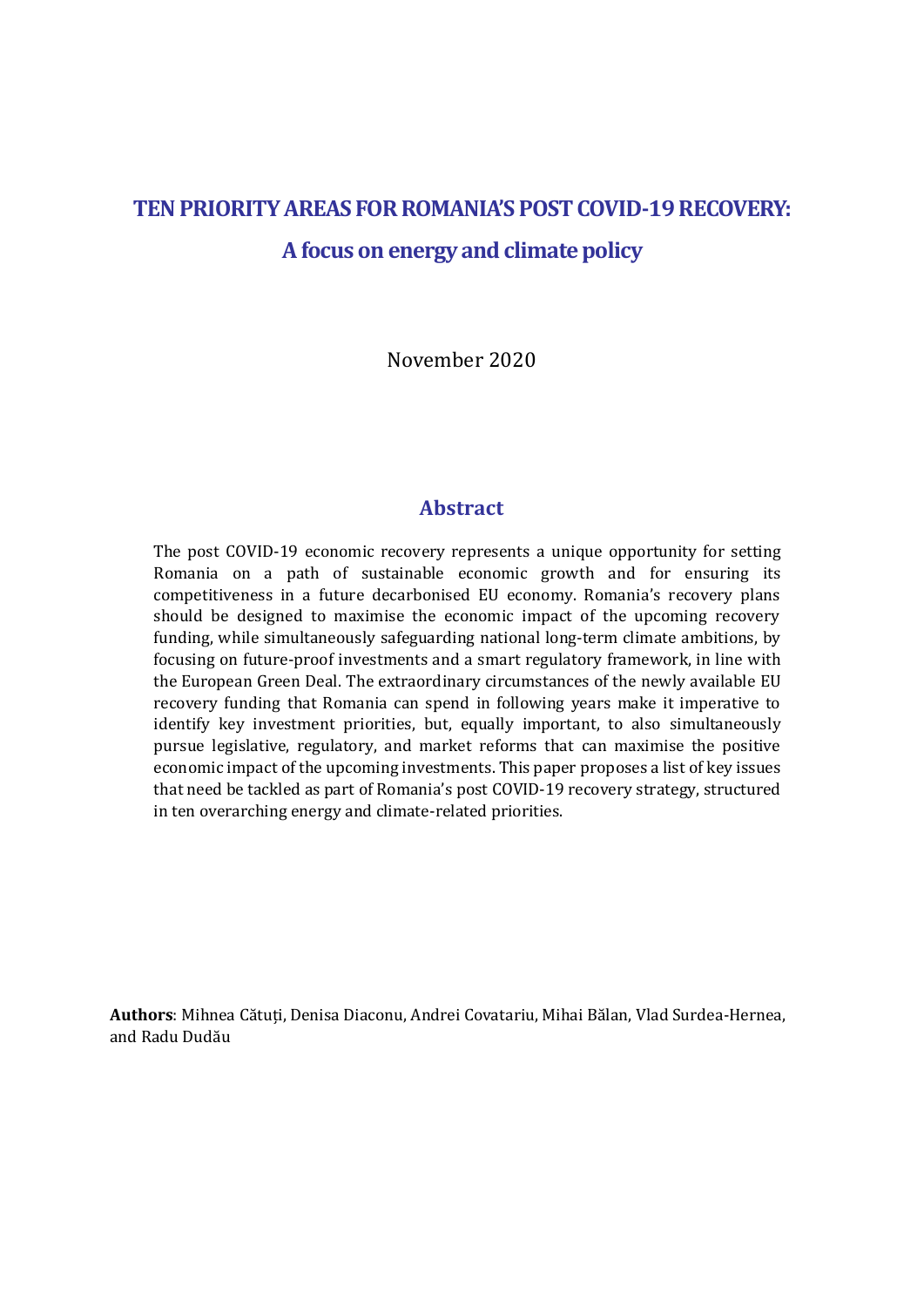

### **Contents**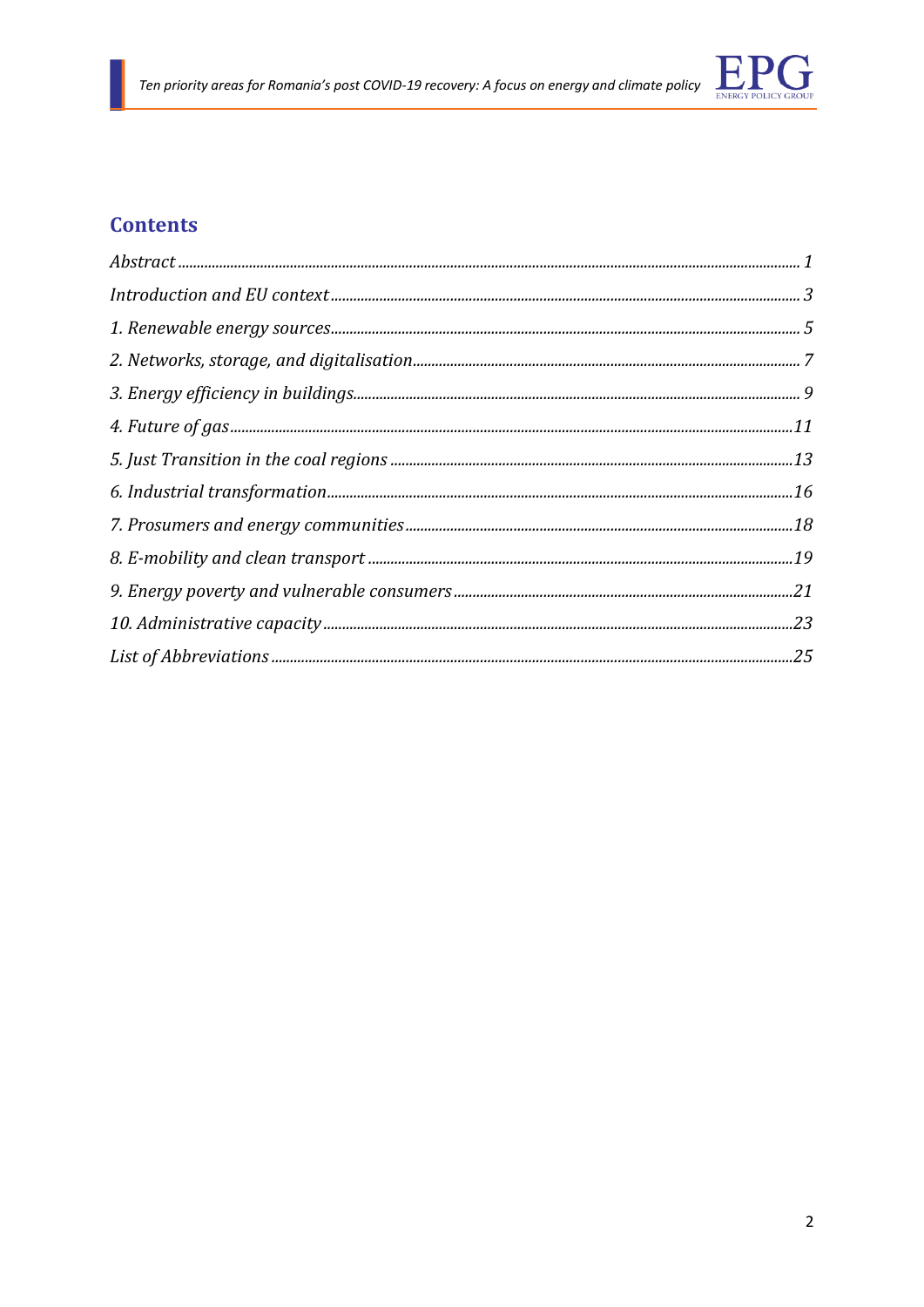

### **Introduction and EU context**

The recovery from the economic shock caused by the COVID-19 pandemic creates a unique opportunity for Romania to take decisive action towards meeting both its short- and long-term energy and climate objectives. A green recovery plan should be designed to maximise the economic impact of the upcoming recovery funding, while simultaneously safeguarding Romania's long-term climate action by focusing on future-proof investments and a smart regulatory framework. The policy and investment decisions to be taken in the following months represent a once-in-a-generation opportunity to set Romania on a path to sustainable economic development for decades to come.

Recognising that post-pandemic recovery will require collaboration between the EU member states, as well as a new approach to growth that emphasizes sustainability, European leaders have agreed in July 2020 on a comprehensive financial [package](https://www.consilium.europa.eu/media/45109/210720-euco-final-conclusions-en.pdf) of  $\epsilon$ 1,824 billion, which combines the Multiannual Financial Framework (MFF) and the newly created Next Generation EU (NGEU) recovery instrument. The MFF covers a standard period of seven years between 2021 and 2027, while the NGEU provides the member states of the EU with the financial means to address within the next few years the challenges posed by the COVID-19 pandemic in its aftermath. Expenses under the MFF and NGEU have to comply with the EU's climate neutrality objective, with the 2030 climate targets and the stipulations of the Paris Agreement. In addition, one-third of the financing should directly cover climate-related projects. At the core of the NGEU lies the Recovery and Resilience Facility (RRF), an instrument that will provide EU member states with  $\epsilon$ 672.5 billion of loans and grants in frontloaded financial support for the initial years of the post-COVID 19 recovery.

Around €80 billion of the MFF and the NGEU have been allocated to Romania, either in the form of grants or low interest loans. While Romanian authorities announced their intention of using a large portion of the available funds for investment in infrastructure, the conditionalities attached to the MFF and NGEU, as well as the general EU policy framework indicate that many projects will have to respect the ambitious sustainability standards championed by the EU.

The Romanian government will have to submit its recovery and resilience plan by April 2021, but the European Commission encourages states to submit preliminary drafts by the end of 2020. Following the recommendations of the Commission, the national recovery and resilience plans should include a minimum of 37% of expenditure related to climate action and progress towards other environmental objectives, in line with the European Green Deal (EGD). Moreover, the remaining spending should follow the 'do no harm principle,' as defined in the EU taxonomy for sustainable finance, i.e., investments funded through these instruments should not lead to significant greenhouse gas (GHG) emissions.

This principle is consistent with the EGD, which offers a bold vision for a clean and decarbonised Europe within the next three decades, with ambitious intermediate steps. This implies that, instead of being a mere footnote concern, climate change mitigation becomes the primary organisational principle for the entire EU economy. Energy, transport, industrial and agricultural policies will be shaped according to the necessity to reduce their carbon footprint. This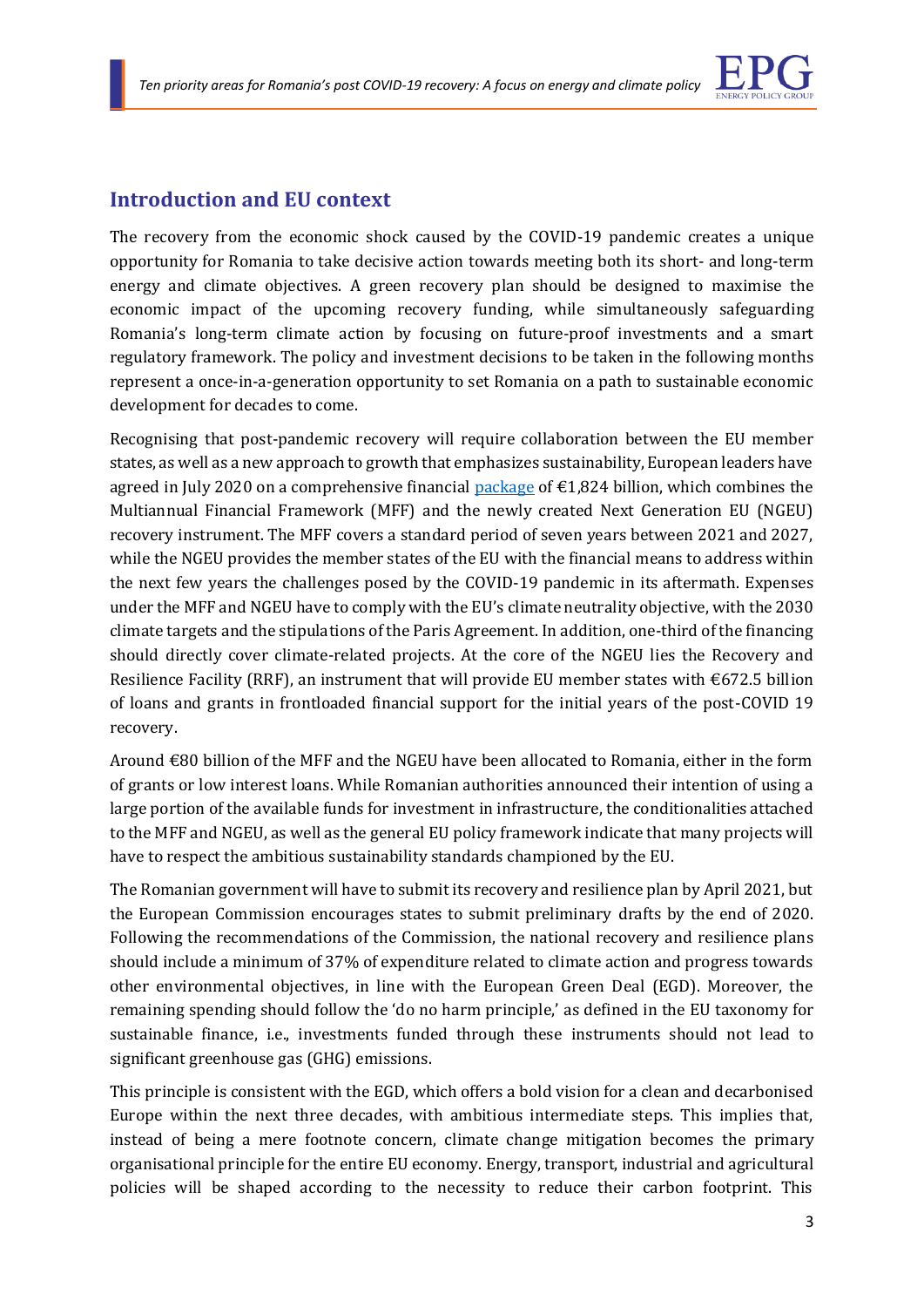

fundamental shift, alongside a focus on the digital economy, constitutes the new development strategy of the EU economy for the next three decades.

The flagship initiative of the EGD is the new [Climate 'Law'](https://eur-lex.europa.eu/legal-content/EN/TXT/?qid=1588581905912&uri=CELEX:52020PC0080) proposed by the European Commission, aiming to enshrine into legislation the target of net-zero GHG emissions by 2050. In effect, as of 2050 any remaining GHG emissions in EU's economy would need to be balanced by carbon sinks. Crucially, the proposed regulation also extends the usage of National Energy and Climate Plans (NECPs) until 2050 as a fundamental governing tool of the EU energy and climate transition. More recently, the Commission published an [impact assessment](https://eur-lex.europa.eu/legal-content/EN/TXT/?uri=CELEX%3A52020SC0176) for raising the 2030 GHG emissions target to 55%. Achieving this will require increased ambitions and revisions of legislative acts, such as th[e Emissions Trading Scheme](https://eur-lex.europa.eu/legal-content/EN/TXT/?uri=uriserv:OJ.L_.2018.076.01.0003.01.ENG) (ETS) Directive, the [Effort Sharing](https://eur-lex.europa.eu/legal-content/EN/TXT/?uri=uriserv:OJ.L_.2018.156.01.0026.01.ENG) Regulation, th[e LULUCF](https://eur-lex.europa.eu/legal-content/EN/TXT/?uri=uriserv:OJ.L_.2018.156.01.0001.01.ENG) Directive, the [Renewable Energy](https://eur-lex.europa.eu/legal-content/EN/TXT/?uri=uriserv:OJ.L_.2018.328.01.0082.01.ENG&toc=OJ:L:2018:328:TOC) Directive and the [Energy Efficiency](https://eur-lex.europa.eu/legal-content/EN/TXT/?uri=uriserv%3AOJ.L_.2018.328.01.0210.01.ENG) Directive, among others.

The Commission is also currently working on the delegated acts necessary for the implementation of the above-mentioned [EU taxonomy for sustainable finance,](https://data.consilium.europa.eu/doc/document/ST-5639-2020-INIT/en/pdf) which will establish a classification for investments that are considered sustainable from a climate perspective. Financing of projects will also be ensured through the [Sustainable Europe Investment Plan,](https://eur-lex.europa.eu/legal-content/EN/TXT/?uri=CELEX%3A52020DC0021) proposed by the Commission as the investment pillar of the EGD. The plan is to mobilise  $\epsilon$ 1 trillion of private and public sustainable investment projects over the next decade. This will be accomplished through leveraging  $\epsilon$ 279 billion using th[e InvestEU Fund,](https://ec.europa.eu/commission/priorities/jobs-growth-and-investment/investment-plan-europe-juncker-plan/whats-next-investeu-programme-2021-2027_en#documents) a ne[w Just Transition Mechanism](https://eur-lex.europa.eu/legal-content/EN/TXT/?uri=CELEX%3A52020PC0022) for ensuring a socially fair transition in carbon-dependent regions, the Innovation and Modernisation Funds, which are part of the EU ETS, and more than half a trillion euros in climate and environmental spending under the MFF. Moreover, the **European Investment Bank** (EIB) will turn in the EU's 'climate bank', gradually increasing its share of financing dedicated to climate action and environmental sustainability to 50% by 2025, in addition to eliminating any investments in energy projects that use fossil fuels, including natural gas, as of 2021. Based on these considerations, it is paramount that Romania develops a green recovery strategy focused on future-proof investments and policy measures that can deliver climate neutrality by 2050.

On November 23, a first draft of the [National Recovery and Resilience Plan](https://mfe.gov.ro/wp-content/uploads/2020/11/552f7223386f7e91eb26c33d2e397642.pdf) was released – and then quickly withdrawn, for unclear reasons. Correctly identifying what the strategic priorities of such a plan should be, the first pillar of the plan earmarks 65% of funds for investments in the green transition and climate change. While this represents a step in the right direction, more focus would ideally be given to the transition towards a climate neutral energy system, the decarbonisation of buildings and industry, the implementation of circular economy concepts beyond the waste management sector, and the even further development of railway infrastructure. Currently, significant amounts of the first pillar of the plan are dedicated to road transport, irrigation systems, and climate adaption more generally. Besides, without a set of regulatory and legislative changes, the full economic impact of these investments may not fully materialise. It is thus important that Romania's recovery strategy goes beyond the measures and investment priorities set in the National Recovery and Resilience Plan.<sup>1</sup>

Therefore, this paper adopts a more holistic perspective of Romania's post COVID-19 recovery, proposing ten priority areas that should be covered as part of an integrated national strategy for

<sup>1</sup> A more extensive analysis of the Romanian Recovery and Resilience Plan will be provided in a future report of EPG.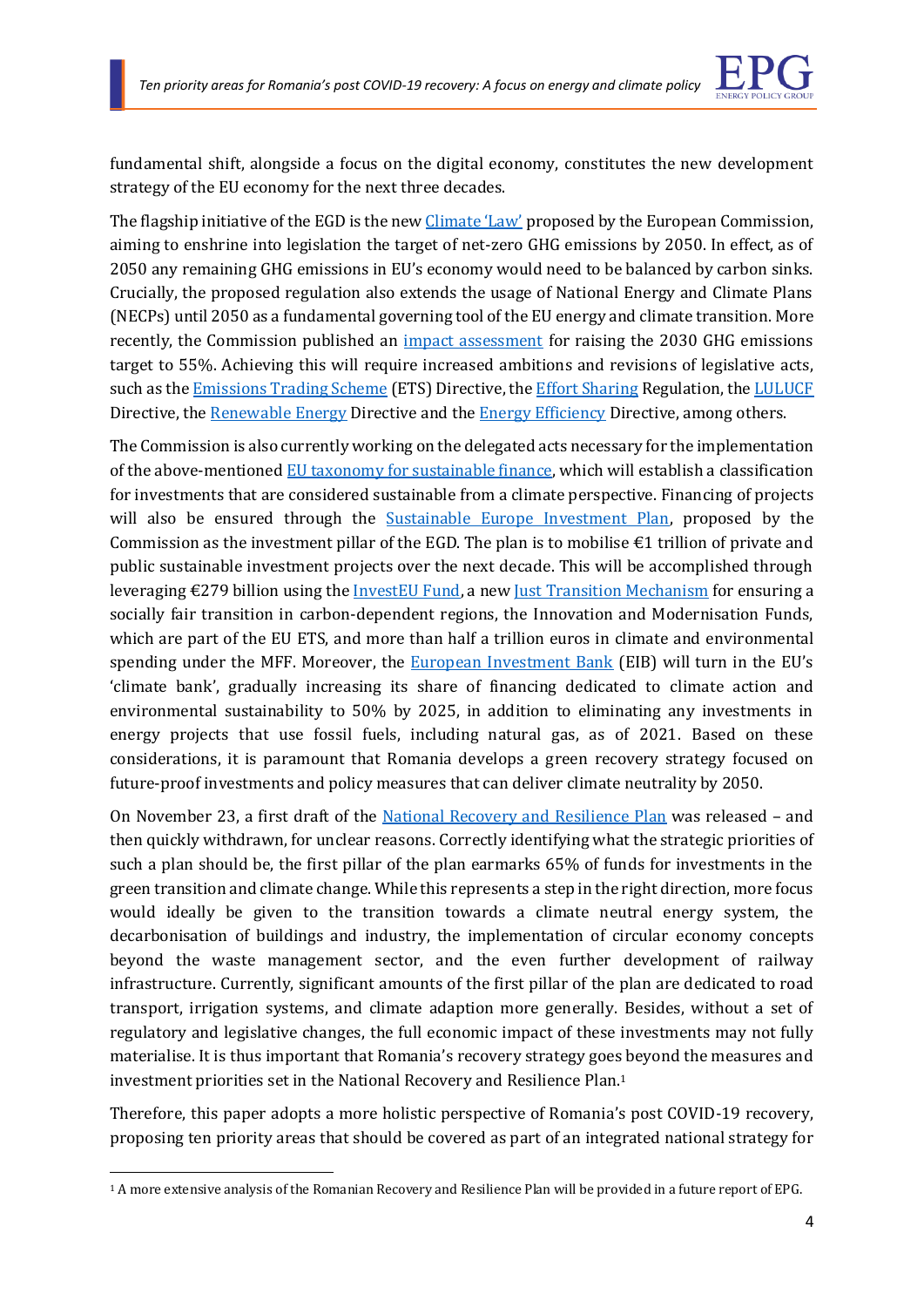

a green recovery. While the list is not exhaustive and some issues may be overlapping, it is meant to stimulate discussion on how to best respond to the extraordinary challenge of the post COVID-19 recovery in a way that can set the Romanian economy on a path of sustainable growth and high competitiveness in a future decarbonised EU economy. Recovery plans should equally seek to avoid investments that are not aligned with the objectives of the EGD, investments which could turn into stranded assets, hence a burden on public budgets later on.

The ten priorities underlined in this paper refer to a set of key priority areas, not to specific projects. It is important that recovery and resilience plans go beyond the logic of mere project lists. Given the unpredictability and uncertainty of the timing and shape of the post-COVID-19 economic recovery, it is important that plans have a sufficient degree of flexibility in their design. This means they should identify key areas where investments are most needed and would have the highest return. Moreover, it also needs to be ensured that the newly available money of the Recovery and Resilience Facility is not merely used for funded, pre-existing lists of projects.<sup>2</sup> Instead, plans should be based on a strategy and governance structure designed to reap the full benefits of a green transition, from ensuring sustainable economic growth, job creation, and development of emerging economic sectors, to creating the conditions for reducing GHG emissions and improving air quality for citizens, among others. This entails not just setting investment objectives, but also timely revisions of legislative and regulatory frameworks for ensuring an appropriate environment for the new investments.

### **1. Renewable energy sources**

The final version of the [Romanian NECP](https://ec.europa.eu/energy/sites/ener/files/documents/ro_final_necp_main_en.pdf) sent to the European Commission envisages a significant deployment of renewable energy capacities of more than 7 GW by 2030, on top of the existing 4.5 GW of wind and solar power, placing Romania as one of the leaders in development of renewable energy sources (RES) in Central and Southeast Europe. According to the NECP, the investments associated with the transformational process of reaching the 2030 climate targets amount to more than  $\epsilon$ 22 billion, making investments in clean energy a key pillar of the green recovery effort.

While the announced plans are ambitious and in line with EU's decarbonisation goals, in order to achieve them, Romania must effectively restart a sector that has seen no investments in new capacities in the past five years, contrary to the accelerated expansion of renewables at global level. Not even the dwindling costs of new wind and photovoltaic (PV) capacities could counterbalance the lack of confidence from potential investors resulting from years of frequent legislative and regulatory framework changes, a conservative approach from the TSO regarding grid connection, and the highest balancing costs in Europe.

Moreover, while the permitting process is not as cumbersome as in other European countries, RES developers have to pay a grid strengthening tariff that can reach up to 10% of the total project cost. In addition, renewables (particularly wind and PV) have generally been based on private

<sup>2</sup> See als[o E3G \(2020\).](https://www.e3g.org/wp-content/uploads/E3G_2020_EU_Recovery-Plans.pdf)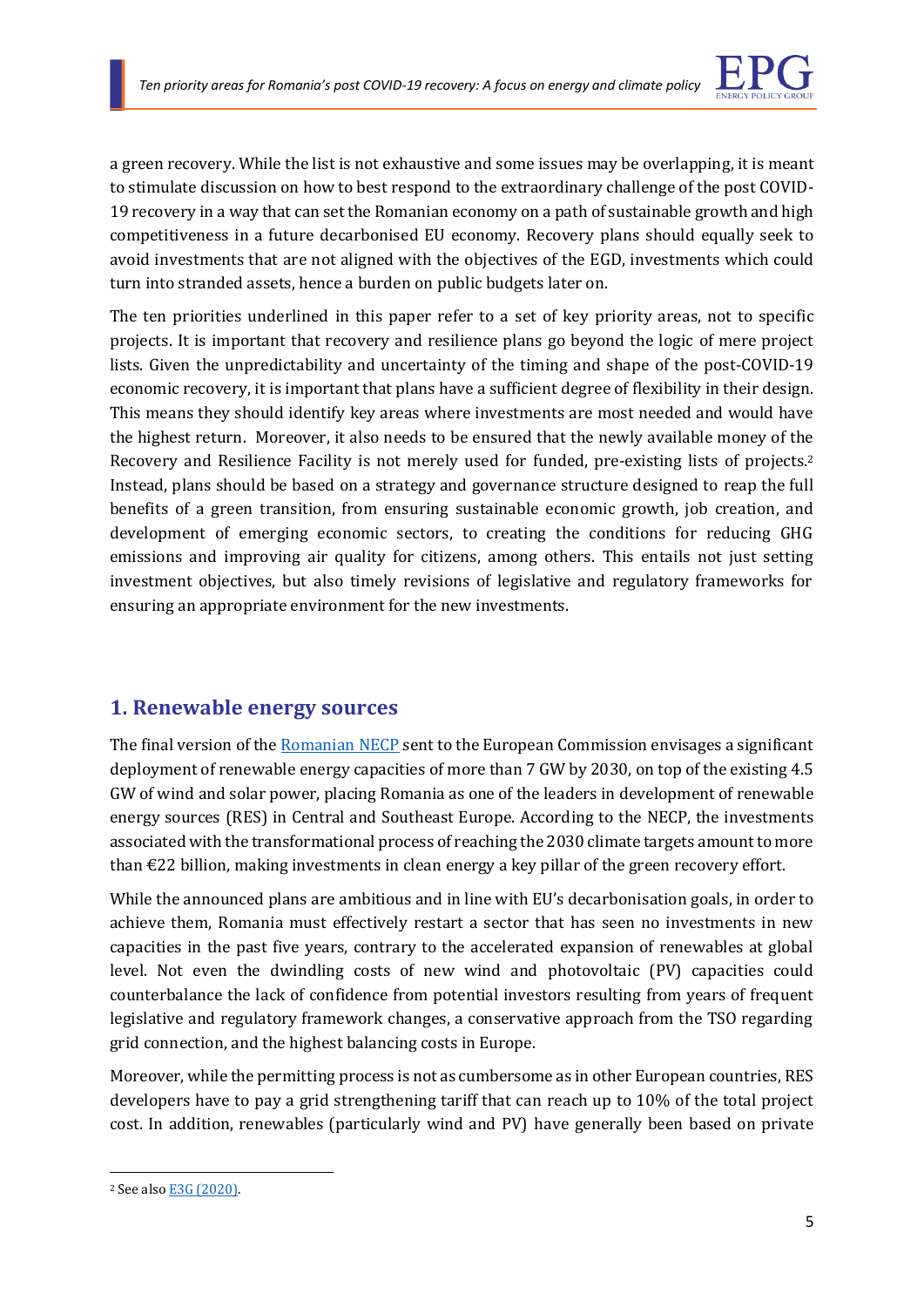

investments and have consequently been regarded as competitors for state-controlled companies relying on conventional generation technologies. More recently, positive signals have started to emerge from state-owned companies about their interest to invest in new renewable energy installations.

In light of future projects, some of the main current bottlenecks should be resolved. Among the most notable, due to the concentration of renewable resources (mostly wind) in the South-Eastern part of Romania, grid flexibility represents a serios threat for the development of the planned renewable capacities over the next ten years. Currently, there is also a mismatch between the share of renewables envisaged for 2030 and the TSO's network development plans. While this may indirectly motivate the development of novel flexibility technologies, such as demand side management or utility-scale batteries, this could ultimately hinder the fast development of RES capacities.

To establish RES as a real pillar of Romania's green recovery process, a number of challenges must be addressed:

### • **Introducing Power Purchase Agreements (PPAs) in the Romanian legislation.**

As of 1 January 2020, by virtue of the EU Regulation 943/2019 on the internal electricity market, PPAs must be allowed in all EU member states. Only in May did the government issue an Emergency Ordinance (GEO) amending the primary legislation by introducing the possibility of closing PPAs for new capacities built after June 2020. However, shortly thereafter, the Parliament updated the Energy Law without adding any article that would allow PPAs outside the centralised market. Thus, facing this grey area, with EU regulations and the GEO still not transposed in primary legislation, investors have been hesitant with regard to any PPA deal.

Some clarification steps have been made in the secondary legislation, though: an ANRE order in 2019 specified that long-term contracts can be closed outside of the centralised market and another one in 2020 has defined the long-term contracts as longer than a year. Moreover, a new platform on the centralised market (OPCOM) has been introduced as of September 1, 2020, for centralised PPAs.

#### • **Adopting a framework for contracts for difference (CfDs) for clean energy sources.**

Although the government has been pondering a CfD mechanism for some time, there is still no regulatory framework in place. CfDs, as a means of revenue stabilisation that is critical for overcoming post-COVID uncertainty of demand and electricity prices, are useful as a tool for organising auctions for renewable energy capacities. Together with PPAs, CfDs can constitute the main mechanism for achieving Romania's renewable ambitions, as outlined in the NECP. Moreover, CfDs could unlock Romania's Black Sea offshore wind resources, considering the European Commission's push for the development of this technology. A fund could be created, preferably using EU financial instruments, which can be used as a buffer for CfD deals. The Modernisation Fund, or even the RFF could be used for this purpose, with the goal of providing support to the largest possible number of projects.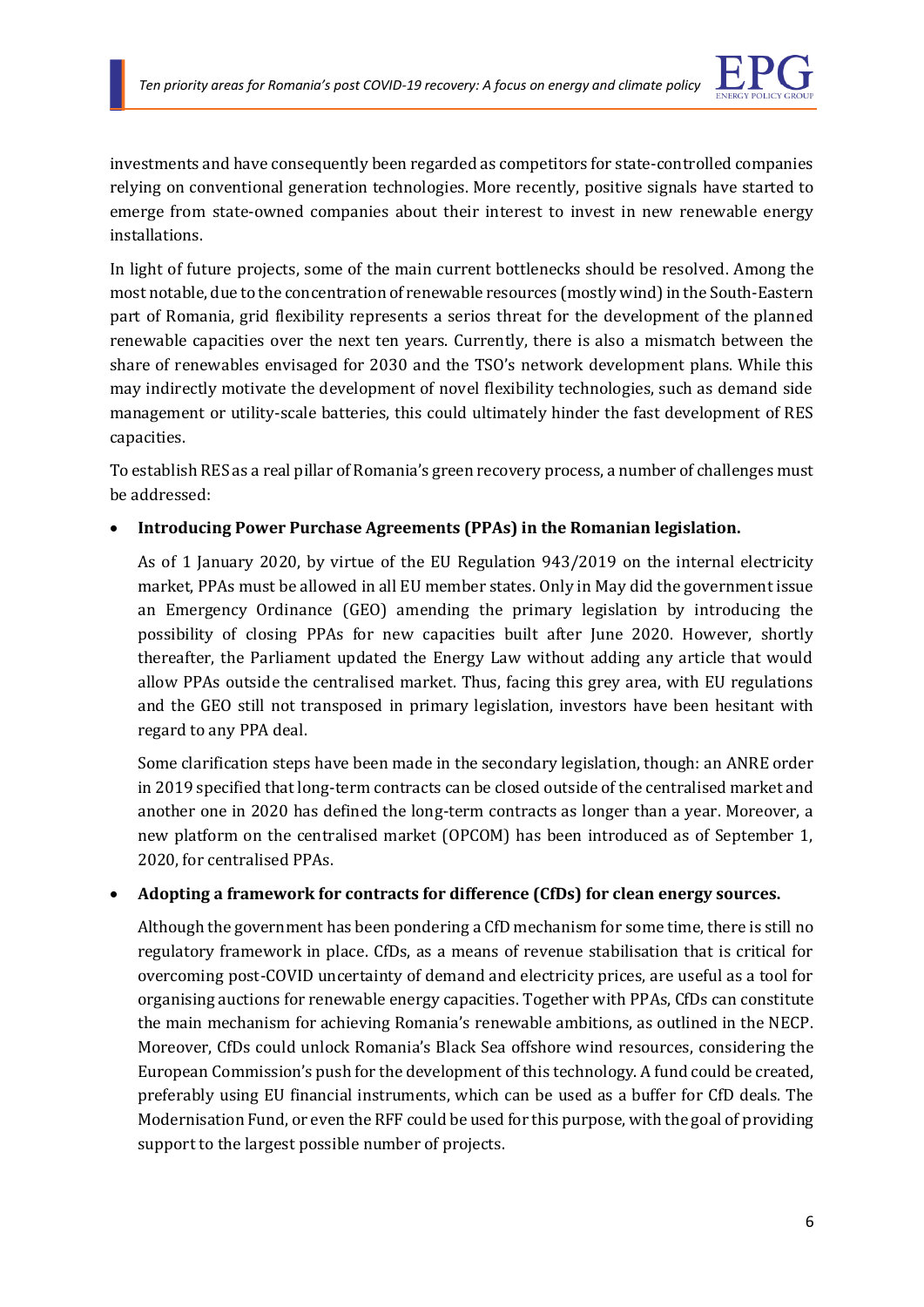

### • **Prioritising investment in grid reinforcement and expansion.**

In order to increase reliability, adequacy and flexibility, which are paramount to accommodate additional RES capacities, the power grid must be expanded and reinforced. Priority for such investments should be given when deciding, for example, a spending strategy for the Modernisation Fund. Romania should also use wisely instruments such as Projects of Common Interest (PCIs), especially following the upcoming revision of th[e TEN-E Regulation,](https://eur-lex.europa.eu/legal-content/en/TXT/?uri=celex%3A32013R0347) as well as the upcoming Recovery and Resilience Fund – part of the NextGen EU financial facility.

#### • **Reforming the balancing market.**

This measure is acutely needed in an electricity system with a high share of intermittent power production. Currently, the Romanian balancing market is highly concentrated, with some of the highest costs for renewable installations in the EU. In implementing the Clean Energy for All Europeans Package, the national energy regulator, ANRE, should make changes to allow producers, aggregators or consumers to participate in any wholesale market, at any time, in order to foster competition in the sector. The introduction of a single balancing price is also needed to counteract the effects of removing the cap of RON 450 for the price differential between the DAM closing price and the maximum balancing price, as of September 1, 2020.

#### • **Incentivising utility-scale batteries and Demand Side Management.**

Introducing incentivising regulations for storage in utility-scale batteries and measures facilitating Demand Side Management (DSM) could provide significant additional flexibility and stability to the power grid.<sup>3</sup>

#### • **Assessing the opportunities for offshore wind developments.**

As shown in a recently published [study](https://www.enpg.ro/romanias-offshore-wind-energy-resources-natural-potential-regulatory-framework-and-development-prospects/) by EPG, Romania has a significant potential of offshore wind resources in the Black Sea. There has been a remarkable increase of interest for the sector in 2020, including at governmental level and from large energy companies. However, there is still little research and data available concerning the wind power potential of its Black Sea offshore, as well as regarding other critical regulatory, planning and design aspects – including spatial planning, grid development, institutional landscape, and market access.

### **2. Networks, storage, and digitalisation**

Investment in major infrastructure has historically been an economic driver. Investment in the Romanian power grid can contribute accommodating an increasingly electrified economy and enable the functioning of liquid and competitive electricity markets. A modernised, expanded, and digitalised energy system will benefit clients and attract interest for new investment projects from stakeholders that rely on a well-functioning electricity grid.

<sup>3</sup> An upcoming EPG study will further elaborate on the necessity for development of storage capacities in Romania.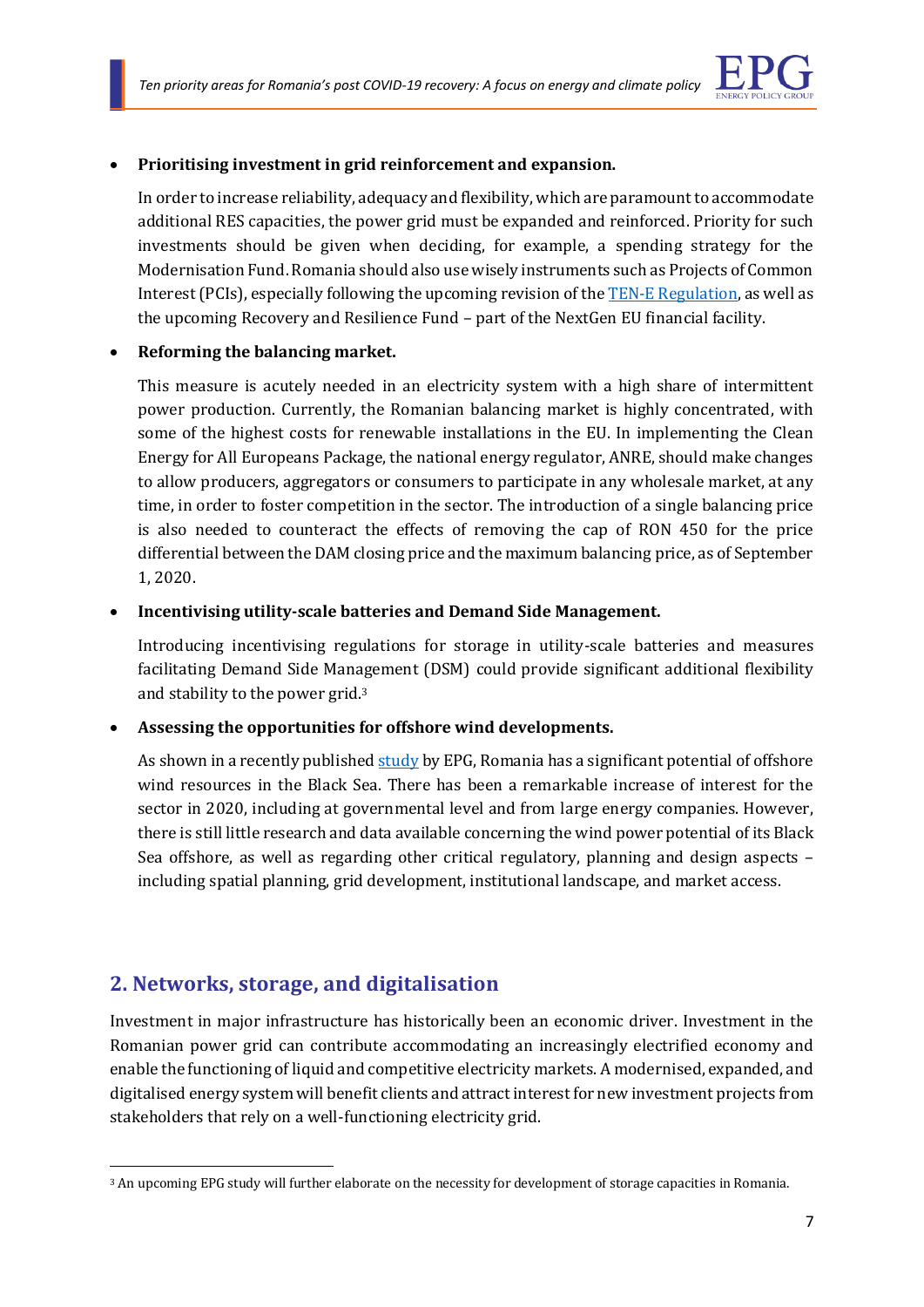

On the power transmission side, there is currently a need to expand the high-voltage lines to accommodate more power generation (especially for renewable energy sources), while on the distribution side, grids are facing challenges related to quality of service and limited geographical reach. Romania's energy networks need massive investment in digitalised solutions and equipment, as well as upgrades, in order to unlock the potential of smart grids and customer centric services.

Other than some timid developments approved by the ANRE – namely the pilot projects for smartmeter deployment by DSOs – progress in this area has been insufficient. Romania needs to accelerate the modernisation of its electricity distribution networks through rapid and extensive digitalisation, building on the country's remarkable performance in the sector of ICT and big data. With ICT accounting for 6% of GDP, the country can use its competitive advantage to become a leader in digital energy services, and even a relevant European player in new energy solutions and business approaches.

Several enabling measures should be adopted:

### • **Incentivising long-term investment for transmission and the distribution operators.**

To this effect, it is necessary to introduce new pieces of legislation and regulation, and to facilitate access to financial instruments such as the Modernisation Fund and the Just Transition Fund, as well as, again, the Recovery and Resilience Fund, which ought to be partly spent to bolster the national electricity grid. The latter will be a key conduit and enabler for the entire clean energy transition of the country. Especially when it comes to the Modernisation Fund, grid investments should be one of the main priorities, as such projects can qualify for priority status, hence covering a larger share of the investment costs.

### • **Simplifying the procedures for network connection.**

For households, the accessibility and duration of network connection procedures is an important element, on which the adoption of clean and sustainable technologies depends to an important degree. Considering the country's widespread problem of energy poverty, a public program may well include a form of "first household connection" vouchers.

#### • **Increasing the power grid's adequacy level through integration of storage.**

One important means is investment in utility-scale storage and household-scale batteries. Batteries (including those on electric vehicles, with V2G technology) will unlock the full potential of the prosumer eco-system and generate additional benefits for the Romanian energy system as a whole.

To this purpose, the renovation of buildings, strongly encouraged through the Commission's strategy [A Renovation Wave for Europe,](https://ec.europa.eu/energy/sites/ener/files/eu_renovation_wave_strategy.pdf) launched in October 2020, should not only be massively scaled up, but also pay due attention to the requirements of integrating e-vehicles and energy storage, more generally (including district-level thermal storage). For large-scale battery deployment, targeted support is needed both for grid owners and decentralized smallscale producers.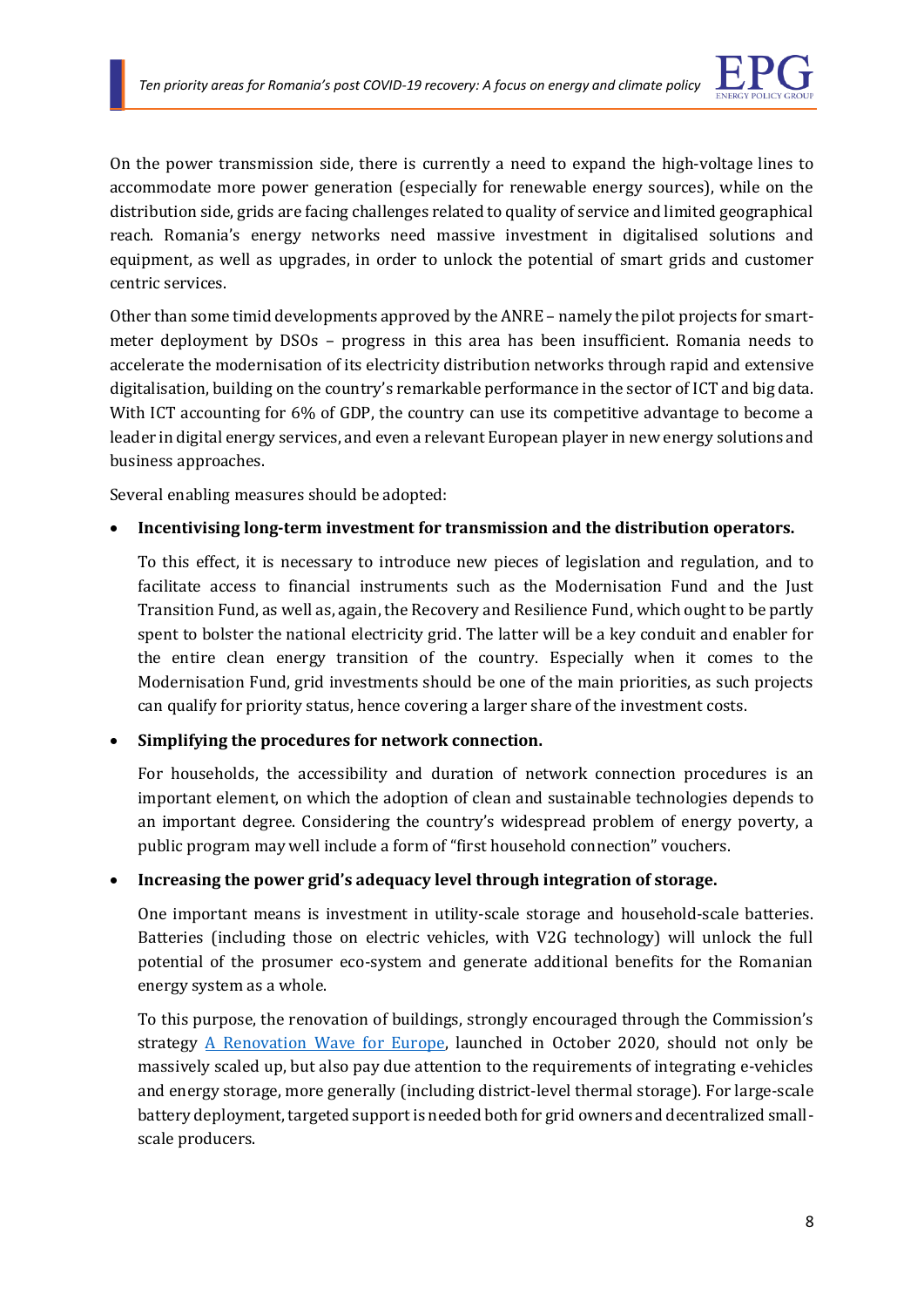

### **3. Energy efficiency in buildings**

A large majority of Romania's 5.1 million residential buildings were built before 1990, at low energy efficiency standards, with energy performance of 180-400 kWh/m<sup>2</sup> year. The public buildings have an average yearly consumption of  $200-250 \text{ kWh/m}^2$  year. 2.4 million flats built before 1985 need technical refurbishment and modernisation. One in seven residences has deteriorated floors, walls and windows, often with consequences on the inhabitants' health and well-being.<sup>4</sup> Such data show the tremendous potential for improving energy efficiency in buildings, responsible for half of Romania's energy consumption.

The Commission's [Renovation Wave](https://ec.europa.eu/energy/sites/ener/files/eu_renovation_wave_strategy.pdf) strategy was designed to advance the deep renovation of private and public buildings, with massive cuts of energy waste (at least 60%), thereby reducing emissions and boosting economic recovery. At present, the energy renovation rate is under 1% per year on average in the EU, while the deep renovation rate is only 0.2%.

The Renovation Wave aims to at least double the annual energy renovation rate of buildings by 2030 and to foster deep renovations. According to the recommended scenario of the new Romanian [Long-Term Renovation](https://www.mlpda.ro/uploads/articole/attachments/5dc55cf91eba4428436455.pdf) Strategy (LTRS), published in 2019, the renovation rate for 2021-2030 should be 1.88%, followed by 3.74% in 2031-2040 and 4.33% in 2041-2050, in order to achieve the objective of a decarbonised buildings stock by 2050. This would require a significant leap in increasing the renovation rate six-fold compared to 2011-2020.

It should be mentioned that, at EU level, simply doubling the renovation rate will not be enough to deliver significant energy savings, switching to renewable energy sources and reducing GHG emissions at the needed scale. Reaching a 55% emission reduction target by 2030 would require reducing GHG emissions in buildings by 60%, their final energy consumption by 14% and energy consumption for heating and cooling by 18%.

The Renovation Wave intends to encompass all public buildings, and those that offer a service to the public, such as hospitals, schools, and universities. Renovations should aim to bring all buildings to nearly-zero energy standards (nZEB). The strategy implies contracting for many public institutions, with public entities exercising extensive purchasing power in contracts for construction works, the way in which the tender books are formulated in public contracts is important for determining the manner in which buildings are renovated. By 2022, the Commission will look into the possibility to develop green procurement criteria for public buildings related to life cycle and climate resilience.

The Renovation Wave will create more sustainable and resilient buildings, but it can also cause environmental damage if not correctly implemented, as the construction sector is the largest consumer of natural resources and energy. The current regulatory framework for constructions and renovations is not yet designed to address circularity and embodied carbon in buildings. The design, production, operation, and disposal of construction materials have a crucial impact on the performance and carbon footprint of new construction and renovation works. In the built

<sup>4</sup> Se[e EPG \(2018\).](https://www.enpg.ro/raport-cresterea-eficientei-energetice-in-cladiri-in-romania-provocari-oportunitati-si-recomandari-de-politici/)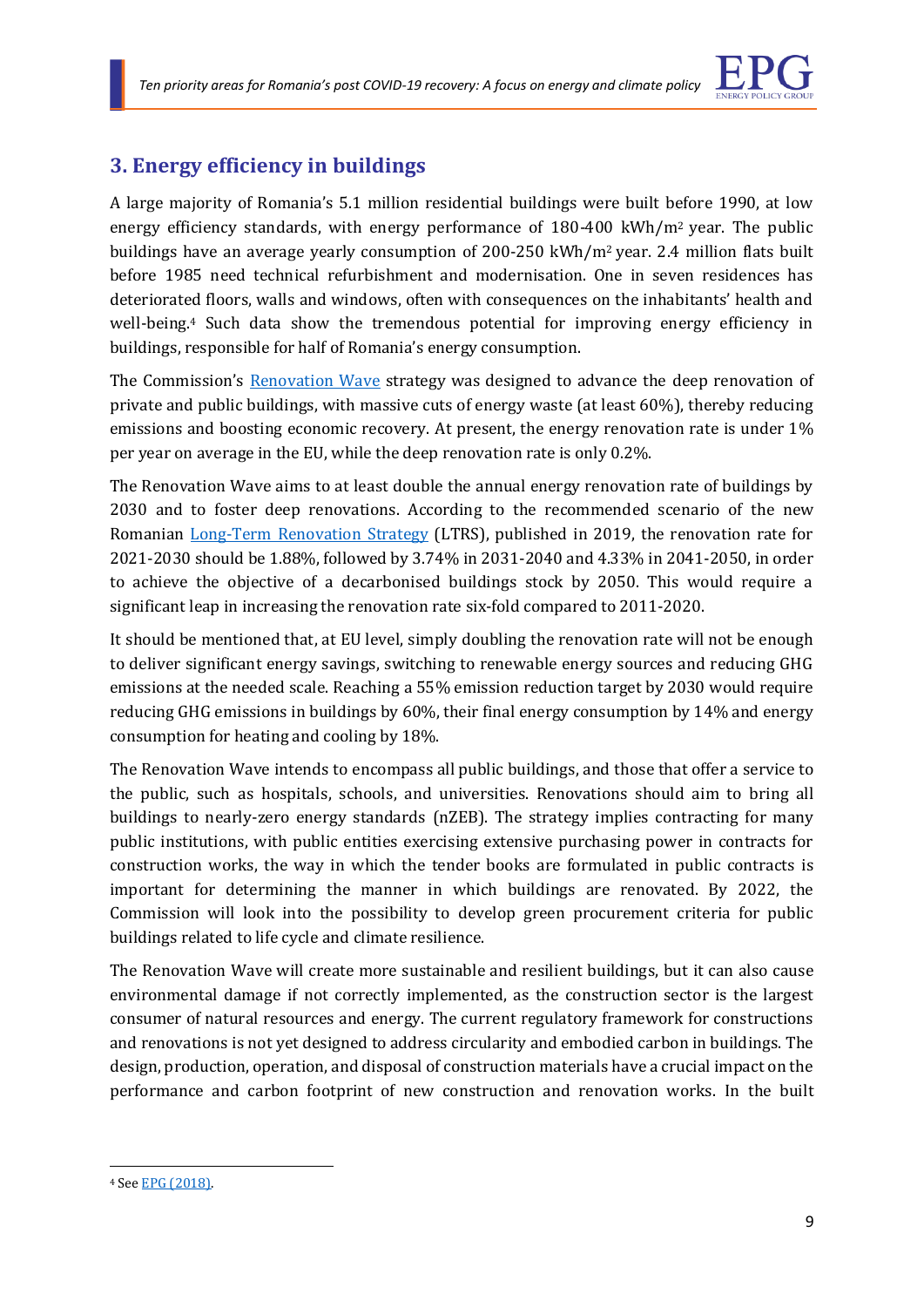environment, the transition towards climate neutrality requires emphasis on systematic thinking to understand the entire life cycle of the buildings and the construction value chain.

Another aim put forward by the Renovation Wave is that building renovations should speed up the integration of renewables in buildings. Indeed, the Commission is considering introducing a requirement for minimum levels of renewables in buildings. RES deployment is essential to decarbonise the heating and cooling systems. Local authorities and utility companies have an important role to play in creating the necessary investment framework and market conditions.

Renovations can generate far-reaching social, health, environmental, and economic benefits. A key objective is making energy efficient buildings widely available, especially for medium and lowerincome households and vulnerable consumers. Using buildings renovation as a lever to combat energy poverty is essential for Romania, where energy inefficient buildings are often synonymous with energy poverty and socio-economic problems.

In this respect, Romania should employ its NECP and LTRS to invest in dwellings for people in energy poverty and develop effective approaches for renovating such buildings with priority.

The transition towards a climate-neutral building stock will only be possible if jobs are created to include green and circular skills, and if new job profiles emerge. In this sense, the Renovation Wave offers a unique opportunity to develop specific skills for qualified workers to carry out sustainable building renovation and modernisation. Furthermore, digitalisation and new technologies for energy efficiency in buildings will require a constant upgrade of skills.

Some key measures related to energy efficiency in buildings include:

### • **Mainstreaming energy performance contracts and lifting the legal hurdles for ESCOs.**

Energy performance contracts (EPCs) are a valuable instrument for paying back energy efficiency services over time, protecting the end-user from credit or performance risk, especially in conjunction with public stimulus money available for buildings' upgrades. Maximising the impact of public funds relies on the ability to leverage private capital for investment projects that would not be otherwise supported by the market. In this sense, EPCs can play an important role. Beside such legislative adjustments, a public body to manage ESCOs and support the use of standardised EPCs in the residential sector will be especially valuable.

### • **Establishing a National Fund for Energy Efficiency.**

In April 2020, the Ministry of Economy, Energy and Business Environment (MEEMA) announced the intention to hire a consultant to lay out the structure and inner workings of such a fund, meant to support energy efficiency programs in all sectors, and also to serve as a counterpart in the financial arrangements of international institutions, such as EIB. However, the process has been stalled since then. The swift elaboration of such as study remains a priority, so that it can be put in public consultation as soon as possible.

### • **Decarbonising heating and cooling in buildings.**

The modernisation and decarbonisation of heating and cooling in buildings must be a priority. Refurbishing the country's run-down district heating systems by repairing the heat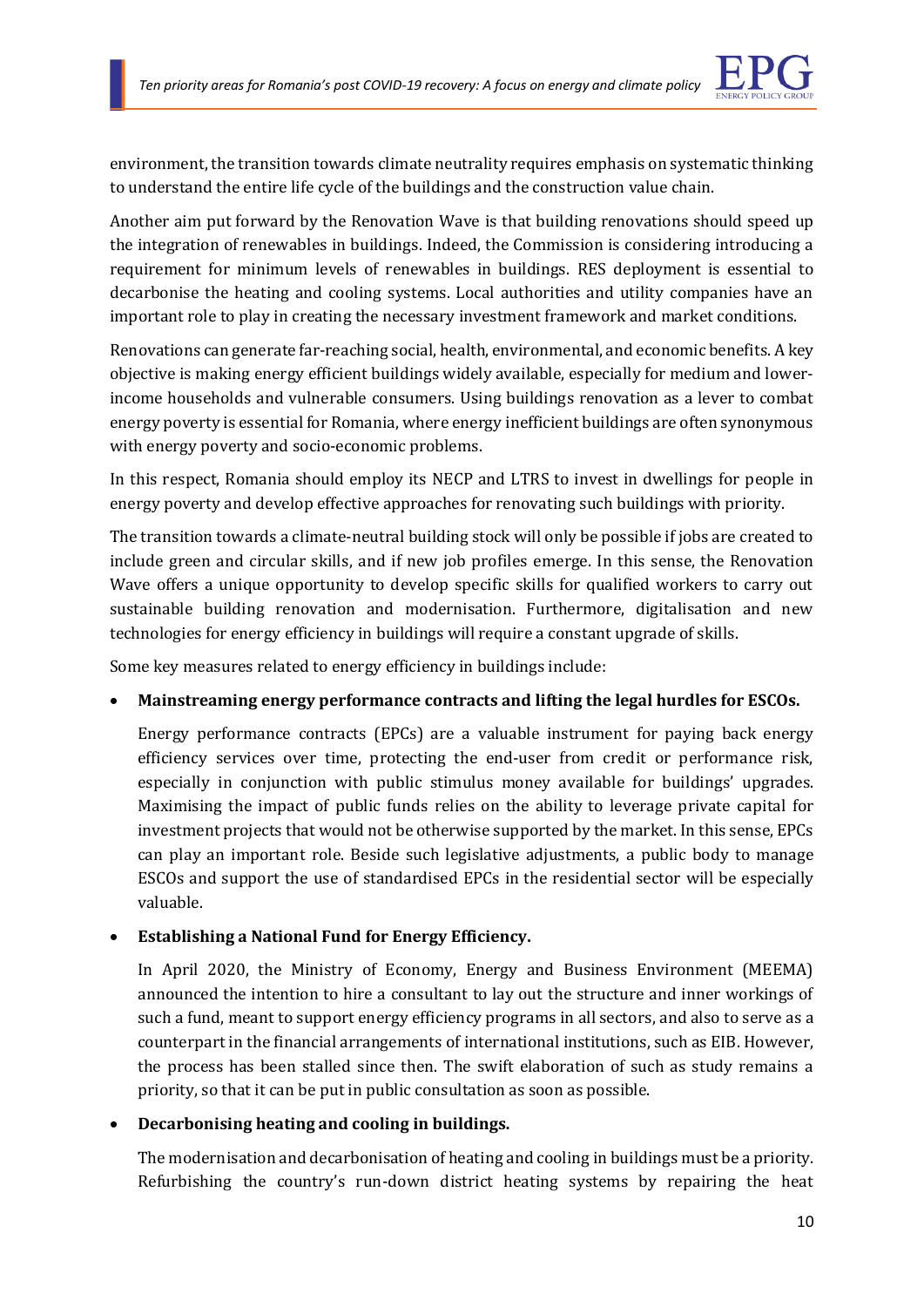

distribution networks in the main cities, introducing individual metering, producing heat at high efficiency, and integrating RES in the heating sector ought to be achieved in the short and medium-term.

The government should put in place a national programme to subsidise the installation of heat pumps in buildings. On the longer run, the sources of heat must become completely decarbonised. Apart from renewables, green hydrogen and renewable gases, such as biomethane and synthetic methane, will likely have a significant contribution as heating fuels. Early-stage support for the development of these strategies is needed to overcome the current market barriers and to provide decarbonised, renewable-based solutions for buildings as early as possible.

### • **Increasing the renovation rate of public buildings**.

The renovation of public buildings can be a market driver toward wider deployment and scaling up of buildings renovation more broadly. The large portfolio of public buildings in need of renovation will provide examples of best practices, while testing and developing new technologies and financing models.

### **4. Future of gas**

As part of the recovery efforts, significant attention has been given at governmental level and across the Romanian political scene to the expansion of gas distribution networks and the installation of new CCGT units to replace coal-fired capacities and alleviate the country's shortage of power supply. It is crucial that such investments are assessed based on their ability to recover the investment costs before the EU's decarbonisation calendar will make the unabated use of natural gas economically difficult through increased carbon prices. Such projects must be not only financially sound, but it should also be ensured that they do not crowd-out other investment projects that can have a higher impact in terms of GHG emissions reduction. This is a key concern when implementing the EU funds available for Romania, which should prioritise investments in line with the EGD.

While it is true that phasing out coal power plants will be difficult without some degree of switching to new gas-fired units, the risk of overinvestment seems to be significant. While CCGTs could smooth out the replacement of more polluting capacities, in the context of Romania's 2030 renewable energy target and the upcoming upward revision of the EU's renewable ambitions, clean power production capacities are bound to increase considerably in the coming years.

With the potential development of the Black Sea offshore wind resources, as well as other RES, the need for baseload power production will gradually decrease. In fact, modelling results show<sup>5</sup> that the load factor of new CCGT units in Romania will experience a quick drop in load factor, averaging values of under 40% by 2030. As the power sector will approach climate neutrality, gasfired power plants will rather be needed as peaking capacities. Moreover, the development of

<sup>5</sup> Se[e BNEF \(2020\).](https://assets.bbhub.io/professional/sites/24/BloombergNEF-Decarbonization-of-Eastern-Europe%E2%80%99s-Energy-Mix-Key-to-Higher-EU-Climate-Goals-Nov-2020.pdf)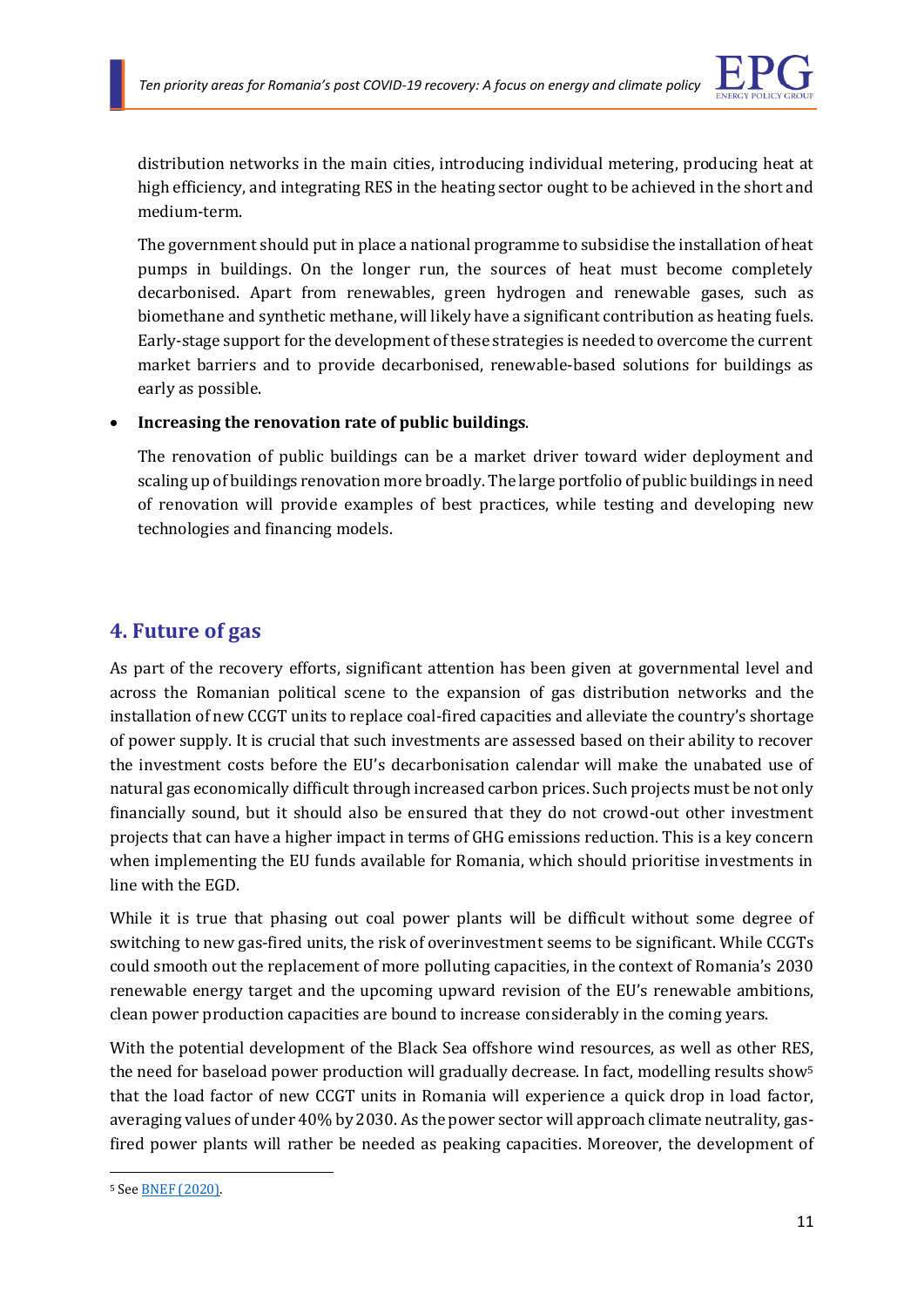

alternative means of storage, such as batteries or pumped hydro, as well as an increased level of interconnection, could also reduce the need for peaking power plants. Therefore, the likely capacity factor at which new CCGTs will operate throughout the coming years needs to be factored in the investment decision.

Similarly, the expansion of the distribution network needs to be assessed against the impact it would have on the decarbonisation efforts of the heating of buildings sector. The period over which such investments would recover their costs must be well understood. There is also a significant risk of creating captive consumers of unabated natural gas, which can be detrimental to Romania's climate ambitions. Any new investments need to also be future proof and capable of accommodating the delivery of decarbonised molecules, such as hydrogen.

Romania should also participate in the European efforts to supply decarbonised gases, which are an essential requirement for the reduction of GHG emissions in difficult-to-decarbonise sectors, such as industry and potentially some parts of the transport and buildings sectors. The European Commission's Hydrogen and Energy Sector Integration strategies show the key role that clean hydrogen will play, especially hydrogen produced from electrolysis using renewable electricity. When envisioning a decarbonisation strategy for the natural gas sector, priority should be given to increasing the capacity for the supply of renewable hydrogen. Moreover, biogas and biomethane can likewise contribute to delivering renewable molecules and for reducing the emissions associated with agricultural and municipal waste. In turn, such molecules could also contribute to the decarbonisation of natural gas use in district heating, for example.

It should also be mentioned that while natural gas could provide short and medium-term solutions for emissions reduction, for instance when replacing coal capacities compared to which it emits half the amount of CO<sub>2</sub>, its use also leads to emissions of a more potent greenhouse gas on a shorter time span, namely methane. The Commission has recently published its strategy for reducing methane emissions, both from the energy and agricultural sectors. Methane leakage occurs throughout the value chain, from upstream, mostly in the form of venting and flaring, to the midstream and downstream segments where fugitive emissions are prevalent especially when using old infrastructure. Such leakages must be measured, accounted for, and reduced if natural gas is to provide any 'transitional' solutions for the decarbonisation efforts.

Some key measures are needed for ensuring a timely and orderly transition of the gas sector:

### • **Assessing investment in CCGT based on ability to deliver return on investment costs.**

This is necessary not only to avoid the risk of stranded assets, but also to avoid a crowding out effect of alternative investments that can deliver higher GHG emissions reductions. The implications of a higher uptake in renewable capacities should be factored in this analysis, in order to obtain a clear picture of which power plants will be able to produce baseload power (and for how many years) and which will fulfil the role of mere peaking power plants. Such an assessment is also needed for understanding the desirable capacity of any new investment, which should be scaled according to the power plant's ability to recuperate costs. Any investment that runs a high risk of turning into a stranded asset must be avoided.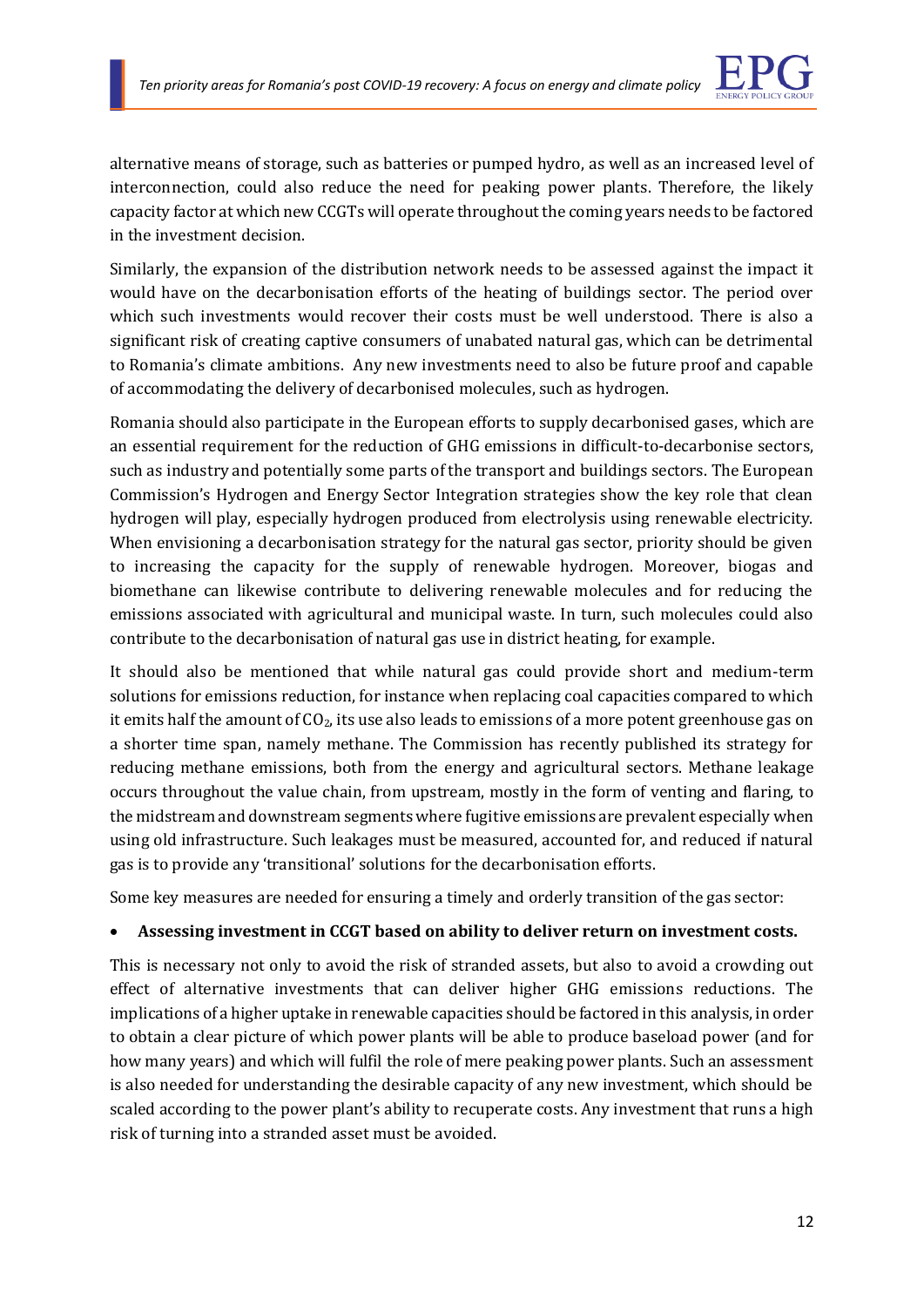

### • **Ensuring that any expansion of the natural gas distribution grid is future proof.**

Similar concerns regard the government's plans to fund a large-scale program for the expansion of the natural gas distribution grid. Public authorities ought to minimise the risks of funding projects that can result in stranded assets. Not only should investment projects be able to recover their capital costs, but it must also be ensured that the expansion of the grid does not hinder the decarbonisation efforts, particularly of the heating of buildings, by creating captive consumers. It is crucial that, if a local grid expansion is deemed economical and if it respects the climate change mitigation *do no harm* principle, the project is designed to be future proof, i.e., capable to accommodate the delivery of hydrogen.

#### • **Elaborating a strategy for the decarbonisation of the gas industry.**

A national strategy is needed for evaluating Romania's potential demand and production for decarbonised molecules. The main focus should be on large-scale production of green hydrogen, *power-to-X* applications, and biomethane production from agricultural and municipal waste. CCUS applications in the gas dependent industry segments should also be seriously considered. National objectives should be set for each of these categories, while also ensuring that electrification is pursued when deemed more cost-efficient. Planning needs to also consider the options and infrastructure necessities of transporting hydrogen, for which the current gas grid is not suitable. Besides, R&D and demonstration projects must be supported, as well as investment in creating the needed qualified workforce.

#### • **Detecting, measuring, and reducing methane leakage.**

Methane leakage is an issue that should be tackled across the entire value chain, from upstream to midstream and downstream. As Romania will remain one of the largest producers of natural gas in the EU, it is important that flaring and venting are reduced insofar as it is economically viable. Moreover, leakage detection and repair (LDAR) plans should be implemented to reduce the fugitive emissions of natural gas producers, transport and distribution operators, and large consumers.

### **5. Just Transition in the coal regions**

The hard coal and lignite sectors in Romania will undergo a significant transformation in the coming years, affected by the wider trend of the EU's transition towards a climate neutral economy. Coal phase-out is a cornerstone of the decarbonisation of the power sector. The 55% GHG emissions reduction by 2030 target announced by the European Commission only further enforces this reality. As shown in the Commission's [Impact Assessment,](https://eur-lex.europa.eu/legal-content/EN/TXT/?uri=CELEX%3A52020SC0176) reaching this target means that only 17 to 18% of the electricity in the EU will be produced from fossil fuels in 2030. Given the lower GHG emissions of methane, most remaining fossil fuel-burning capacities will likely use natural gas.

The need for a speedy, yet well-organised transition of the sector should not be underestimated. It is increasingly obvious that the country's lignite and hard coal companies will not be able to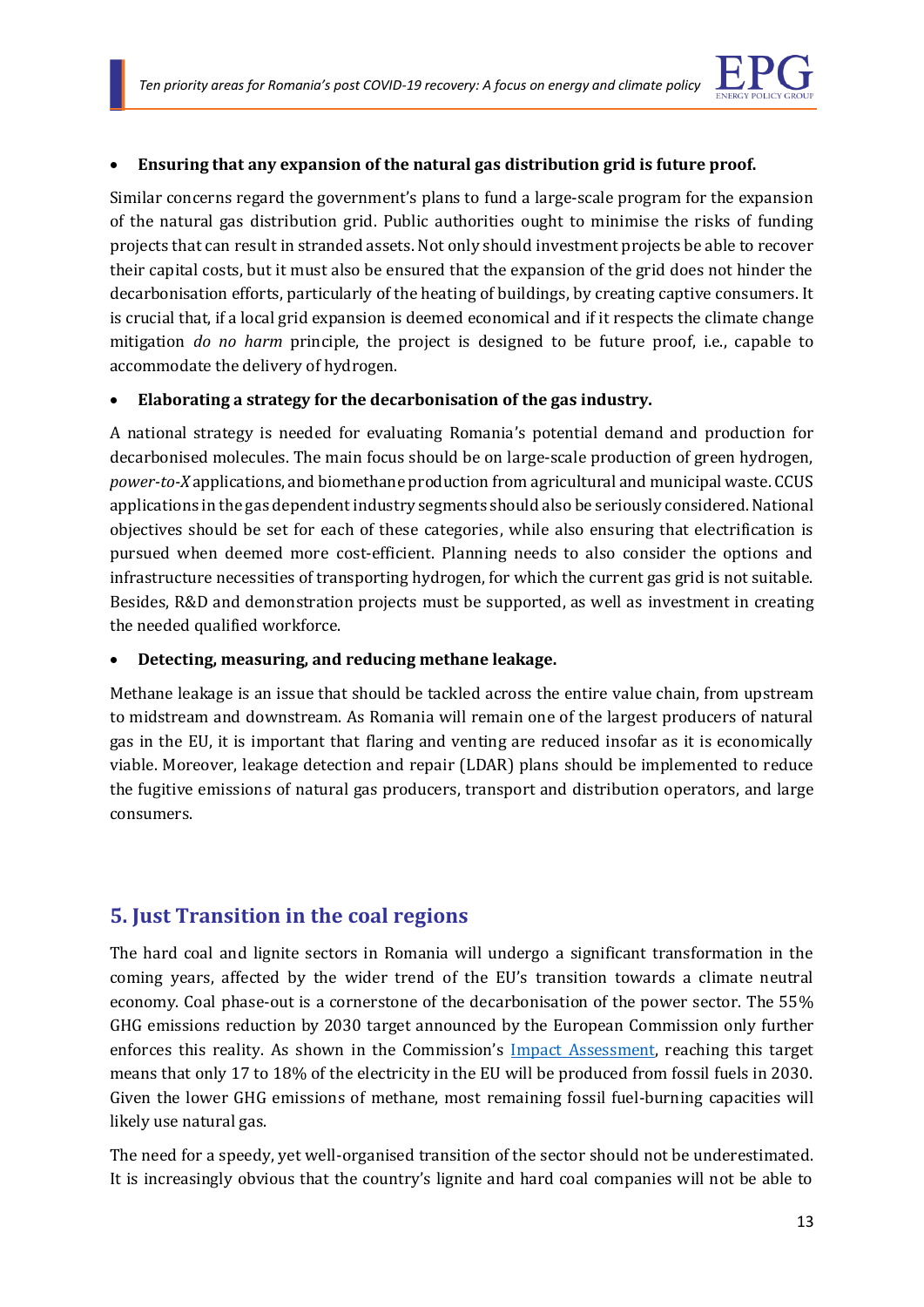

survive economically in an EU policy environment that has become drastically more penalizing of carbon-intensive and polluting industrial assets, with EUA prices well above the break-even level of most lignite-fired power plants, and a technology environment in which new RES capacities have become cost-competitive with fossil fuels. In this context, one of the main problems that decision-makers need to solve is how to sustain a coal and lignite phaseout that is as swift as possible while also ensuring security of supply, affordable electricity, and a just transition in the coal-dependent regions.

A clear commitment to a coal phaseout calendar is compulsory for achieving this feat. A total of 21 EU member states are either already coal-free or have committed to a phaseout with specific dates in their NECPs. Only four countries have so far not officially considered a phaseout, with Romania among them. Failure to provide a clear commitment for the coal phaseout and the lack of a rigorous strategy could have devastating consequences for coal-dependent regions and their population. Therefore, the Romanian authorities should fully embrace the concept of a *just transition*.

The endeavour of phasing out coal has two main aspects that have to be resolved. On one hand, there is a need to replace existing capacities to ensure security of supply and system adequacy. The choices of how such investments will be made need to be carefully considered, based on costs, benefits, and risks. Replacing some capacities with natural gas fired CCGTs must be done in a way that avoids future stranded assets and overinvestment, given the incompatibility between the unabated use of natural gas and the EU's long-term emissions targets. Issues of supply of natural gas also need to be considered for such investments, especially as the current trend of domestic gas production already shows a 4-5% yearly decrease. The combination of potentially increased gas price exposure caused by greater reliance on imports and the upward trajectory of EUA prices will likely have a negative impact on the profitability of Romania's planned new CCGT units, with a risk for them becoming stranded assets if such factors are not adequately considered at national level.

On the other hand, the perhaps greater challenge related to a coal phaseout is that of the just transition for people employed in the sector and the impact it would have on local economies. A clear, realistic, and convincing plan is needed for dealing with the direct and indirect loss and delocalisation of jobs, as well as the economic impact at both local and national level. Importantly, the added value of a phaseout strategy should consist in bringing solutions and measures for a just transition, with viable financing options for each issue. Available EU funds, such as the Just Transition Fund (JTF) and the just transition scheme under InvestEU can greatly contribute to targeted investments in coal regions.

Some key measures for a just transition in the coal regions include:

### • **Committing to a transparent strategy for coal phaseout.**

While this has largely been avoided by public authorities, a clear commitment is necessary to provide clarity, transparency and foster a substantial national debate on the topic. A coherent phaseout calendar is required for avoiding a disorderly crash of the sector and for allowing sufficient time to build realistic plans for the economic redevelopment of coal regions. Plans for ensuring system adequacy and security of energy supply should be elaborated at the same time.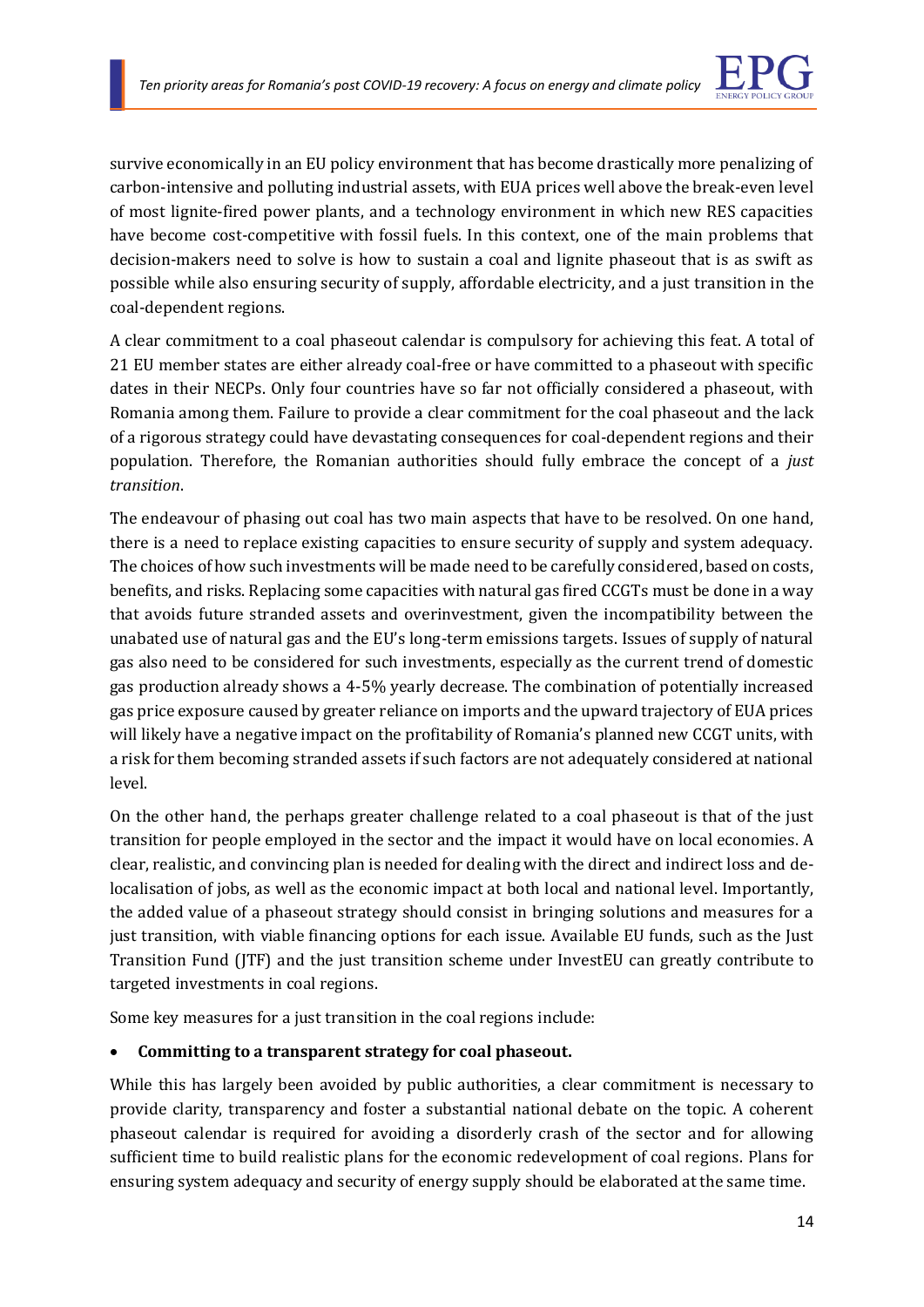

#### • **Correlating the phase-out calendar with the new EU MFF.**

The new MFF will mobilise substantial opportunities for funding the energy transition. The spending plans that Romania is required to produce for both the MFF and the RFF provide a unique opportunity for a comprehensive coal phase-out strategy, while ensuring that the financing needs of the transition can be fully covered. Previous modelling work on the coal transition in the Southeast Europe<sup>6</sup> shows that Romania's coal and lignite fired power plants (PPs) would already run on a negative net profit value by the middle of the decade, which fits well with the suggested timeline for a phaseout. An ambitious plan can ensure that economic losses are minimised.

### • **Producing realistic Territorial Just Transition Plans.**

As part of the implementation of the Just Transition Mechanisms, beneficiary member states must elaborate Territorial Just Transition Plans for each of their carbon intensive regions. While this process is already underway, it is important that local authorities, unions, and economic stakeholders are fully involved in this process. The plans must also be synchronised with the national coal phaseout strategy in order to ensure consistency and avoid that any region falls behind.

### • **Tapping into the full toolkit of the Just Transition Mechanism.**

While the Just Transition Fund (JTF) is a key instrument for financing the redevelopment of coal regions, Romania needs to also engage fully with Pillar II (Invest EU) and Pillar III (EIB public loan facility) of the mechanism. These pillars offer new ways of financing the transition, particularly by leveraging public and private investments. Besides, public authorities should actively use the Just Transition Platform launched in June 2020, which provides information on funding, updates on regulations and facilitates exchange of best practices.

### • **Ensuring that the JTF is mainly focused on managing the social and economic impact.**

While the replacement of power production units is highly important, there are other available mechanisms than the Just Transition Fund through which such investments can be funded, including the Modernisation Fund. The opportunities of the JTF should be dedicated to the greatest extent possible to the foundational purpose of this instrument: ensuring that the transition towards a climate-neutral economy happens in a socially fair way, leaving no one behind. Therefore, most funding should be dedicated for mitigating the impact the social and economic impact that the transition will bear on the population of coal regions.

<sup>6</sup> Se[e Szabó, L. et al. \(2020\).](https://www.enpg.ro/wp-content/uploads/2020/05/SIP-report-Final_SE3T.Net_May-2020.pdf) These findings are confirmed b[y BNEF \(2020\)](https://assets.bbhub.io/professional/sites/24/BloombergNEF-Decarbonization-of-Eastern-Europe%E2%80%99s-Energy-Mix-Key-to-Higher-EU-Climate-Goals-Nov-2020.pdf) analysis, showing that even in a less ambitious 50% GHG emissions target for 2030, based on economic performance, no lignite PP will remain operational in Romania after 2026, with the most capacities shutting down before 2023.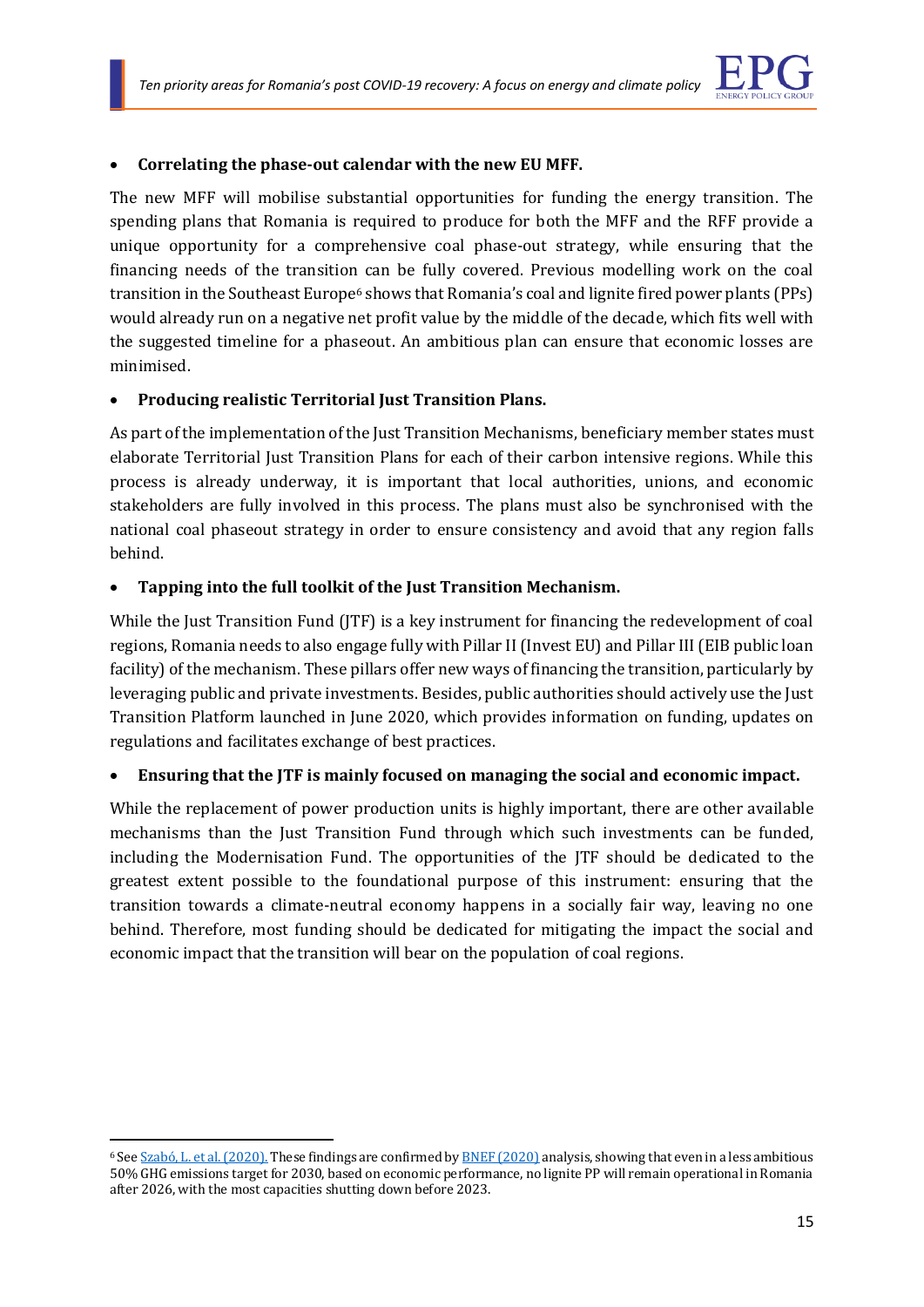

### **6. Industrial transformation**

The energy intensive industries, including steelmaking, aluminium, cement, pulp and paper, glass and petrochemical industry, which are heavily dependent on fossil fuels as source a of both energy and feedstock, must decarbonise as part of the EU's collective efforts of reaching climate neutrality by 2050. Industry currently represents approximately 20% of the EU annual carbon emissions. Steel, cement, and chemicals are the highest emitters among the energy intensive industries. While EU industrial producers have reduced emissions by a fifth since 2005, the emissions level has since stabilised after the cheapest and technically easiest interventions have already been implemented, while increases in production have compensated for the energy efficiency interventions.

There are numerous pathways for the decarbonisation of the energy intensive industries. It can be brought forward, for example, through electrification and the use of renewable electricity, the substitution of natural gas with clean hydrogen or biomethane for high heat production, the installation of carbon capture and storage (CCS) technologies where few zero carbon solutions exist (i.e., cement sector) – with carbon utilisation (CCUS) applications wherever there is an economic demand for  $CO<sub>2</sub>$  in industry – and the development of novel industrial processes that drastically reduce the carbon footprint. The early movers in R&D and in the implementation of demonstration projects will gain a key competitive advantage as the EU's climate-related regulations will become increasingly more stringent.

The EU ETS already incentivises the adoption of low carbon solutions through carbon pricing and its process of free EUA allocation. The revision of the ETS benchmarks under Phase IV will ensure that the highest compensation is given to the most ambitious companies. Nonetheless, carbon prices and even a potential carbon adjustment mechanism that would penalise carbon-intensive imports are likely insufficient for developing the business case of low and zero carbon industrial technologies in due time. The industrial transition requires support for the development and deployment of new technologies, for ensuring the availability of clean fuel alternatives, such as renewable electricity or clean hydrogen, and for stimulating demand for low carbon products, even if they are produced at higher costs.

Measures of energy efficiency and circular economy are equally important for this endeavour, especially for solutions that will have residual GHG emissions. Many new solutions are emerging due to a progressing (albeit timidly) circular economy that provides opportunities to improve the productivity of materials use in major chains such as construction, transportation, and packaged goods. Implementing economically viable recycling technologies can diminish supply chains while reducing additional demand for raw materials. Innovations in product design and digitalisation to measure and track materials use are major enablers of the industrial transformation. Recirculating steel, plastics, and cement as inputs to new production, instead of making new materials from scratch, can lead to significant emissions reductions within these industries.

Supporting the development of low-carbon industrial solutions can enable Romania to lead the path for decarbonisation in the region. Several measures would be appropriate: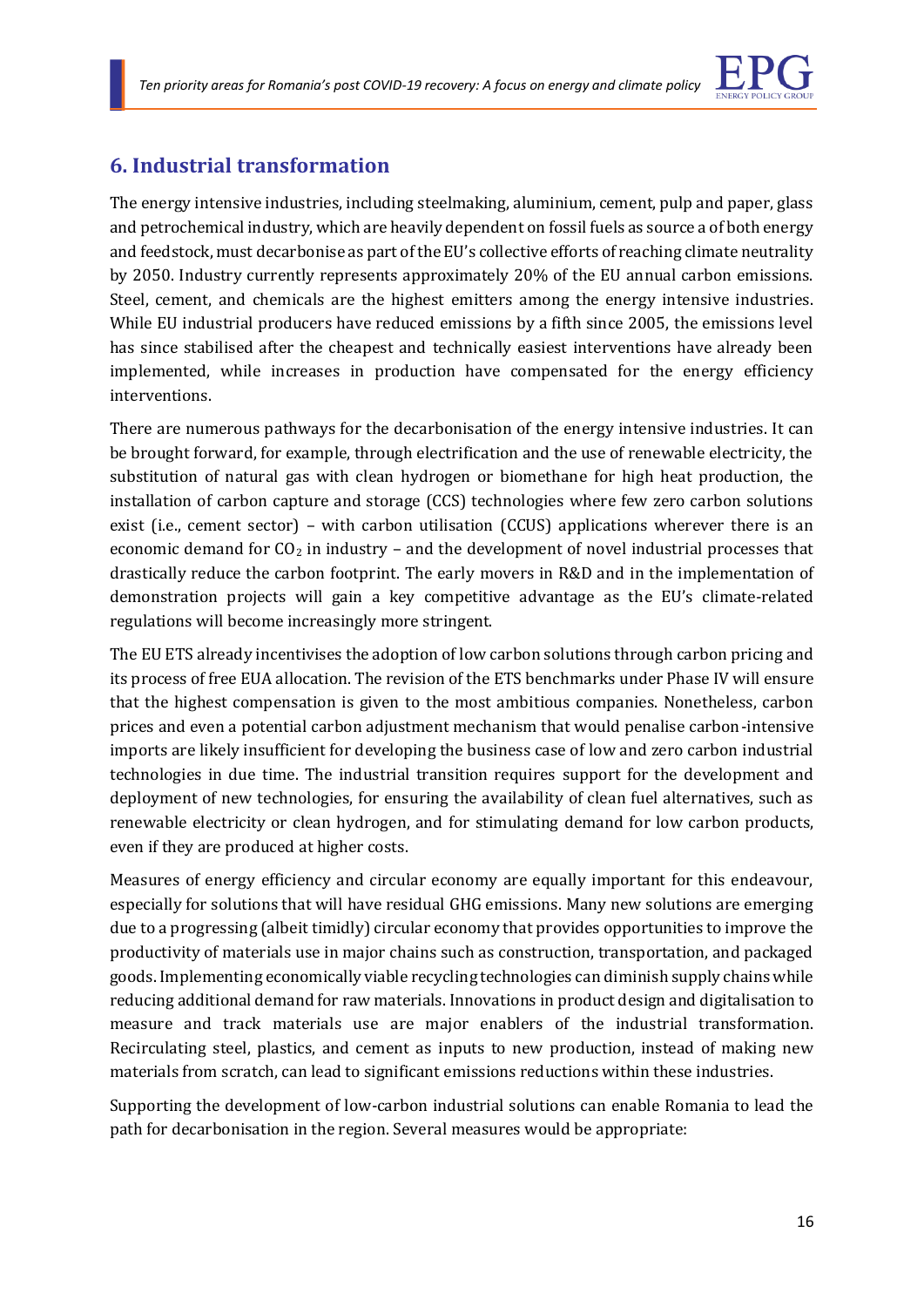

### • **Ensuring access to sufficient and affordable clean energy for industry.**

As a prerequisite for industrial decarbonisation, affordable clean energy, both in form of electricity and hydrogen or biomethane, must be available for potential consumers. Supporting investments in such sources of energy supply can enable the decarbonisation of multiple sectors of the Romanian economy, including industry and transport, but they can also grow into exporting sectors to the countries in the region undergoing a similar transition. Public authorities need to develop strategies for attracting EU funding for such projects.

### • **Promoting material efficiency and circular business models.**

The implementation of these concepts can reduce the amounts of materials needed to deliver a given product or service and increase their lifespan and utilisation, therefore achieving  $CO<sub>2</sub>$ emissions reductions, without having to compromise on economic or societal benefits. Advancing the transition to circular economy within various industries will only be possible through a mix of regulations, policies, and information provided by public authorities (especially given the current relatively limited understanding of the circular economy model at domestic level, where efforts have focused almost exclusively on waste management) and ambitious contributions and investments from the private sector.

### • **Engaging fully with the EU's industrial alliances.**

National stakeholders should be encouraged to be actively engaged in initiatives such as the Battery Alliance, the European Clean Hydrogen Alliance, and the European Raw Materials Alliance. These partnerships represent some of the most ambitious initiatives of the EU, aiming to support sectors that will be key in the decarbonisation efforts and to develop technological value chains within the EU. Participation in these alliances can ensure that Romania can expand its know-how and potentially attract parts of the value chain within its borders.

### • **Investing in and supporting emerging technologies.**

Projects involving technologies crucial to the transition process, such as batteries, electrolysers, and CCUS, should benefit from the full support of public authorities. This can include increased funding for the R&D stage of development, but also support for the implementation of demonstration projects in Romania through an incentivising regulatory framework, direct engagement with industrial stakeholders, and fiscal stimulus. National authorities should also provide guidance and assistance for companies seeking to access funds through instruments such as the Innovation Fund.

### • **Implementing a framework for carbon contracts for difference (CCfD).**

Such an instrument can be designed to bridge the difference between actual carbon prices and the prices that would be needed for the deployment of various low carbon technologies and processes. The European Commission acknowledged in its Impact Assessment that carbon pricing alone will be insufficient for reaching a potentially more ambitious GHG emissions target for 2030.

Functioning in a similar way as contracts for difference in the power sector, CCfDs ensure that the developer of a low or zero carbon investment receives a breakeven carbon price necessary for commercial viability when competing with conventional technologies. An agreed strike-price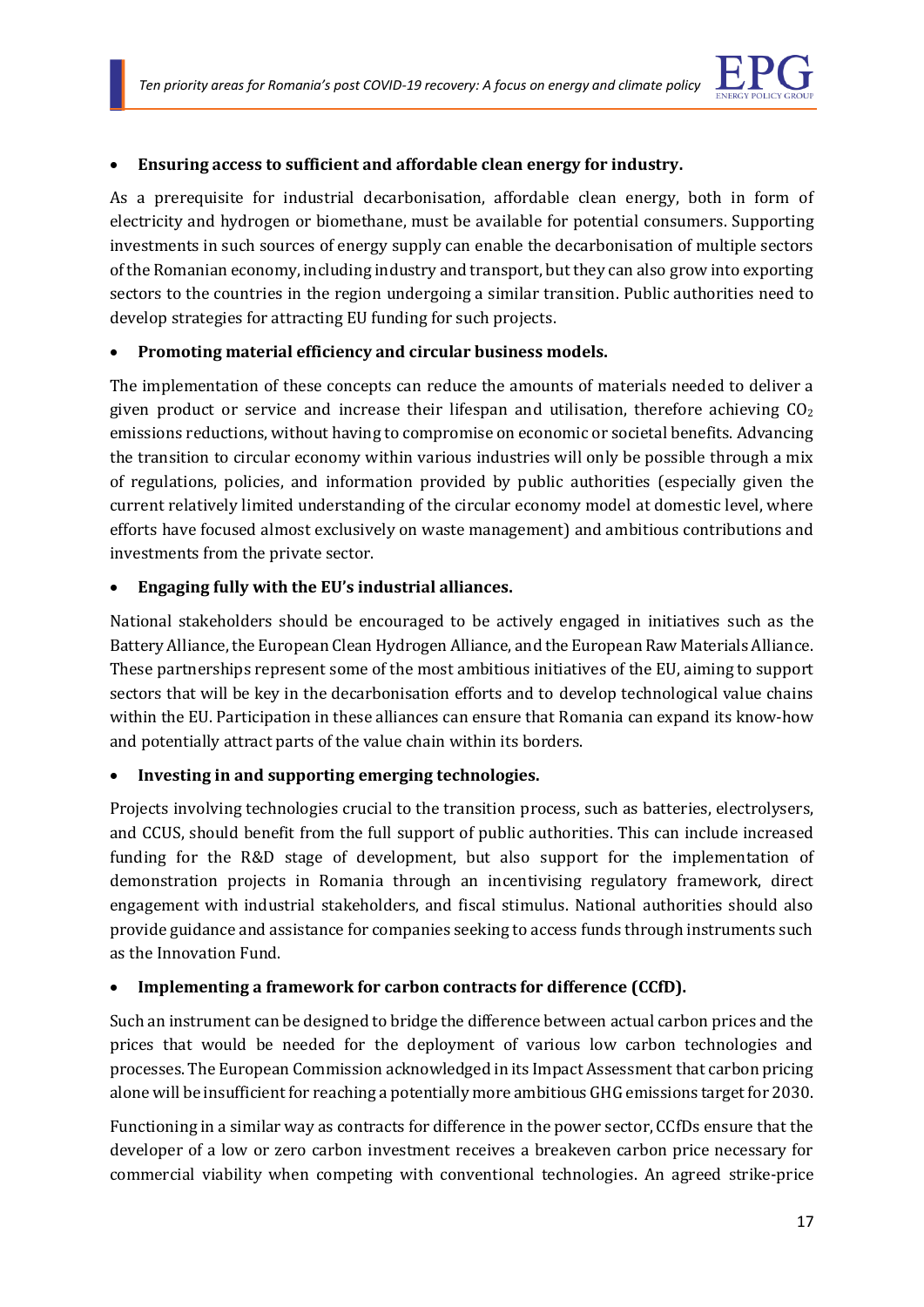

stabilises the revenue streams and mitigates risks for investors. Such an instrument could be funded, for example, through the EUA revenues that the government collects, which are currently spent through programmes managed by the Environmental Fund Agency (AFM). Possibly, the CCfD instrument could be hedged through a fund to be designed and implemented by this agency.

### **7. Prosumers and energy communities**

In 2018, after several years of debates about creating a proper and functional regulatory framework, the Parliament issued the first dedicated legislation for prosumers. The energy regulator (ANRE) further established through secondary legislation a net billing methodology for prosumers, among others. Additionally, the Ministry of Environment, through its Environmental Fund Agency implemented a national program subsidising the installation of rooftop PV systems up to 3kW, worth  $\epsilon$ 100 million. However, the implementation phase encountered multiple hurdles (related to the application and evaluation process, which led to significant delays and rendered uneven results. The AFM initiated a similar initiative for SMEs, with a budget up to  $\text{\textsterling}150$ million, for PV capacities of maximum 27kW, a programme that can increase the adoption rate and could bring significant savings for businesses.

Further incentivising the prosumer ecosystem can contribute substantially to the economic recovery and incentivise the development of new businesses providing goods and services for such customers. Moreover, the installation of solar PVs should be only a first step: similar incentivising legislation and programmes should support storage, energy management, IoT, demand response etc. Additionally, decentralised production should be an important vector for the refurbishment of old irrigation systems as well as for new farms.

Building on the positive steps made so far, additional measures should be taken at regulatory level:

### • **Simplifying the current framework for new installations authorization process.**

While significant efforts have been made to reduce bureaucratic burdens for becoming a prosumer, the process is still difficult to navigate. Beside the further simplification of procedures, an active and well-staffed national information point could support potential prosumers in this process. Speeding up the grid connection may also accelerate the adoption rate of these technologies.

### • **Widening the scope of incentives for prosumers.**

The rooftop PV programme for households has attracted a high level of interest, showing that consumers are highly interested in such projects. Another programme has been designed recently for small and medium enterprises (SMEs). In order to reap the full benefits that can be provided by prosumers and energy communities, the incentives should be expanded beyond the mere installation of PV panels to small-scale storage, IoT solutions, demand response, and subsidies for V2G – in addition to the already existing subsidy for EVs. Such programmes could be developed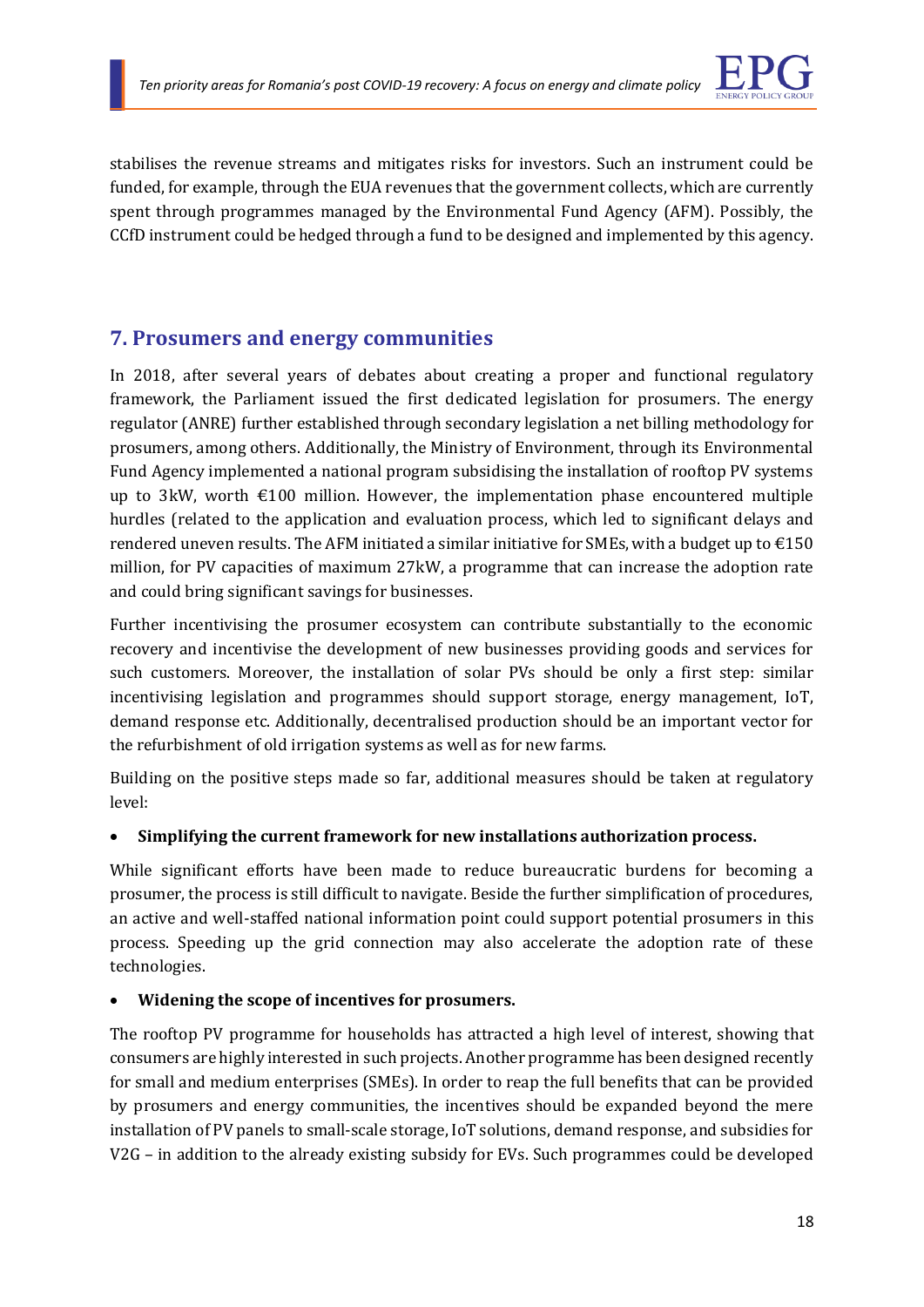

using both EUA revenues, as well as by creating dedicated instruments through the Modernisation Fund.

#### • **Prioritising support for vulnerable consumers.**

Considering Romania's relatively widespread energy poverty, priority should be given to vulnerable consumers, both for subsidy programmes and dedicated assistance to navigate the process of installing PV panels and becoming a prosumer. Currently, no such prioritising is done in the implementation of national support programmes, even if vulnerable consumers would benefit the most from such subsidies.

### • **Exploring the opportunities of off-grid solutions**.

Such an option should be considered for remote communities that still do not have grid access and especially for the agriculture sector. The refurbishment of irrigation systems as well as the development of new micro-farms can significantly benefit from decentralized and clean electricity generation. Assessments should be conducted to understand the conditions under which off-grid solutions are preferable from a cost-efficiency perspective to the expansion of the grid. Both Common Agricultural Policy and EGD funds should be leveraged for such investments.

### **8. E-mobility and clean transport**

The vehicle fleet in Romania is generally old, fuel inefficient and polluting. There are roughly 6 million licensed cars in Romania, with only a marginal proportion of electric and hybrid vehicles. The average age of licensed cars is more than 12 years, one of the highest in Europe. More than three quarters of the new car registrations over the past five years were second-hand cars with internal combustion engines (ICE). This has detrimental effects not only in the form of GHG emissions, but also through local air pollution, which is a public health hazard.

To incentivise the uptake of Battery Electrical Vehicles (BEVs), Romania is offering one of the most generous subsidies of any EU member state, in the form of vouchers worth about €10,000 each for new EV acquisitions. While the measure has undoubtedly produced measurable positive effects and boosted demand for EVs, additional instruments must be introduced for a massive deployment of electric mobility, especially for improving the availability of charging infrastructure. Similar support is also necessary for the decarbonisation of heavy-duty vehicles (HDV), such as trucks, a segment that employs a significant number of people. For HDVs, gas-based technologies, such as compressed natural gas (CNG) and liquified natural gas (LNG), can be a costeffective decarbonisation solution insomuch as they make place to increasing volumes of renewable gas and they are used to retrofit the existing fleet.

Freight and passenger transport by train represents a pathway for the decarbonisation of transport. It is paramount that the Romanian authorities prioritise the modernisation, expansion, and electrification of the existing railway infrastructure. Wherever electrification is uneconomical, hydrogen can represent a fuel that can reduce GHG emissions.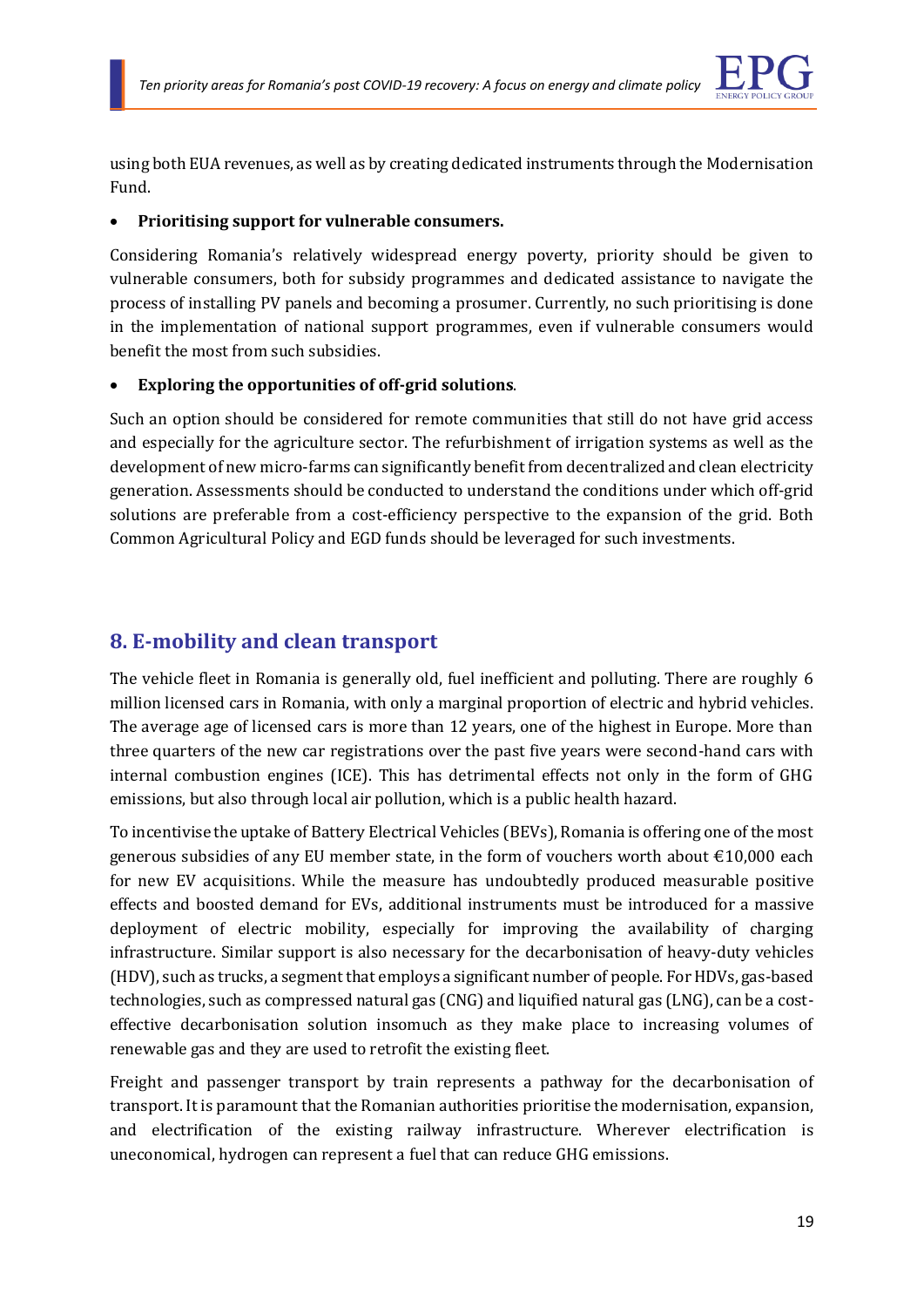

The decarbonisation of water transport (by sea and by river) and aviation, while more technically challenging, should be an integral component in any transport decarbonisation strategy. A transition vector for these sectors could be hydrogen – used either directly or converted into ammonia for ships, or as an ingredient for synthetic fuels in aviation. The development of substantive national hydrogen producing capacities could enable the decarbonisation of part of the transport sector, which may in turn represent a lead market for hydrogen demand.

Some of the following measures should be considered for the sector:

### • **Introducing clean vehicle mandatory purchasing quotas for public authorities.**

In addition to maintaining the current incentive for individual buyers, attention must be given to public authorities' fleets, which should implement mandatory quotas for battery electric or fuel cell electric vehicles. Since procurements usually come in the form of wholesale replacement or expansions of a public institution's vehicle fleet, prices per unit can be lower than those for retail customers. Thus, public authorities should be early movers in decarbonising their vehicle stock and make full use of EU funding.

### • **Expanding the charging infrastructure for EVs and other types of electric vehicles**.

As required by the EU legislation, mandatory quotas for charging stations in public-access parking places and for new buildings must be put in place. To this effect, simplified public tenders/open access procedures for the installation of public charging stations need to be implemented. A significant boost can also be brought by lowering the VAT level for charging services and the ownership tax. Moreover, similar infrastructure should be available for hydrogen.

### • **Modernising and developing public and alternative transport in cities.**

In addition to concerns related GHG emissions, urban mobility patterns are also the source of significant air pollution, especially in large cities like Bucharest, Cluj-Napoca, Iași, Timișoara, Constanța, and Craiova. Local authorities should be supported and encouraged to adopt measures such as the large-scale expansion of bicycle lanes, which gained a lot more public traction during the COVID-19 crisis, but also integrated multi-modal urban transport systems, designed to minimise the need for personal car ownership. Such measures should be coupled with policies of increasing the cost of access and parking fossil-fuel based vehicles in the city centres.

Meanwhile, the acquisition of battery electric and fuel cell electric buses ought to grow, as well as the expansion of the network of charging stations. The relatively extensive network of tramway transport in the country's main cities is in urgent need of modernisation. And again, for reasons of functionality (i.e. lack of a sufficiently developed infrastructure to support full electric buses) and cost-effectiveness, CNG-fuelled retrofitted buses can be a useful intermediate step towards decarbonising urban transport, as long as the cities commit to ambitious deadlines for substituting fossil for renewable gas.

### • **Increasing the funding for railway investments.**

Railway transport is a key pathway for the decarbonisation of the transport sector, both for passenger and freight transport. Yet, with the exception of some investments in the main TEN-T EU corridors, the Romania railway infrastructure has suffered from a prolonged period of decay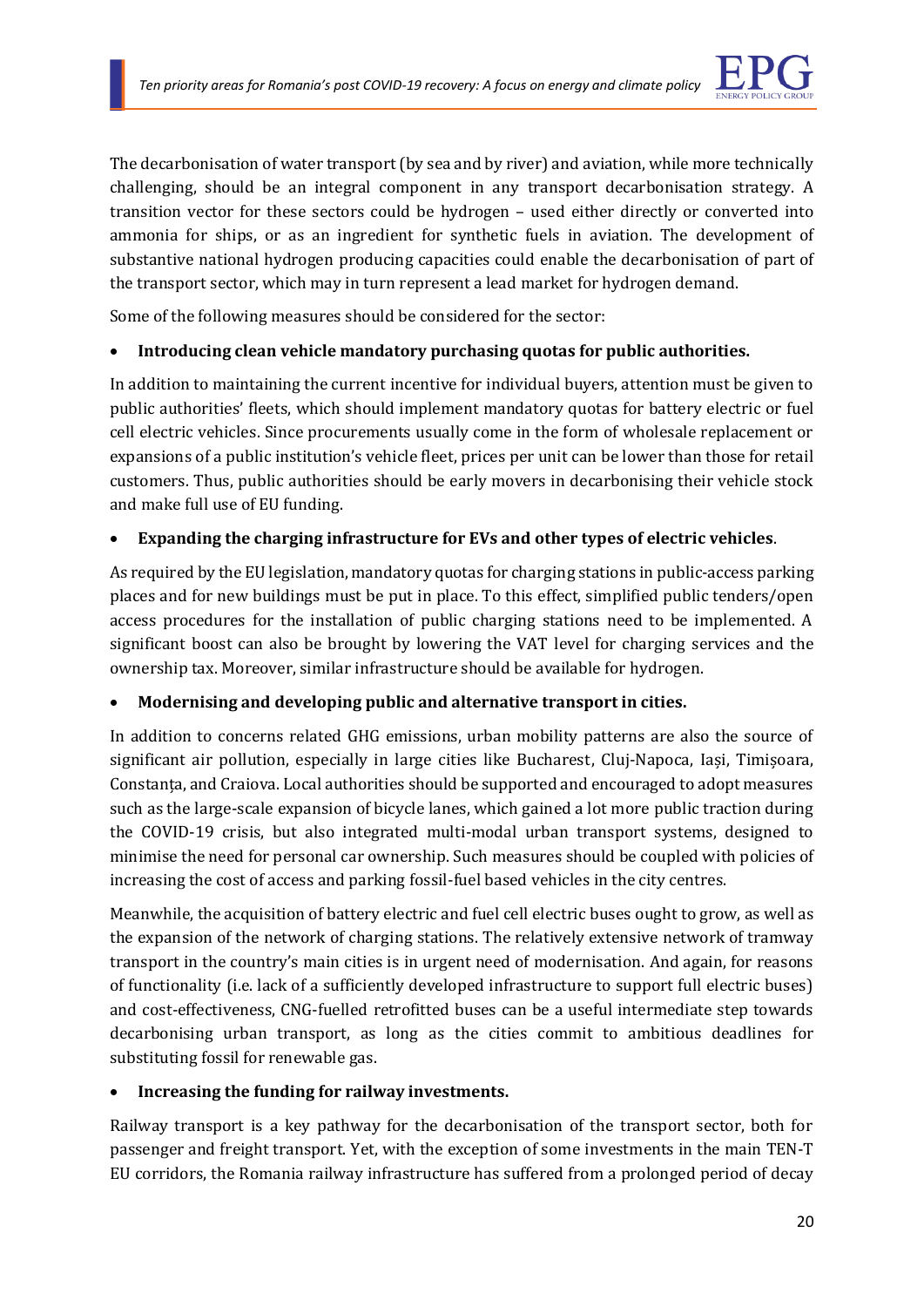

and contraction. Especially when developing the national plans for the MFF and RFF, priority spending should be dedicated to the modernisation, expansion, and electrification of the railway infrastructure. Fuel-switching to hydrogen should also be considered, wherever electrification is not cost-efficient.

### **9. Energy poverty and vulnerable consumers**

Although Romania still has some issues of energy access, with a few tens of thousands of households not yet connected to the electricity grid, the bigger challenge is related to fuel poverty: almost 25% of the population was considered energy poor before the COVID-19 crisis. Indeed, a significant share of the Romanian population faces difficulties in covering the expenses related to energy services and struggles to keep households adequately warm.

The main causes are low incomes, buildings of low energy performance, and other compounding conditions (such as long-time unemployment, health issues, old age, etc.). In Romania, in spite of the comparatively low household prices, energy bills represent one of the highest shares of total average monthly expenditures in the EU. In this context, some consumers resort to electricity theft. Not only is this associated with physical and legal risks, but it can result in further socioeconomic marginalisation.

Moreover, the share of vulnerable consumers or customers at risk has likely increased since the outbreak of the pandemic, as an immediate consequence of the lockdown measures. As multiple industries were forced to temporarily halt activity, employees were either laid off or, at the very least, suffered a decrease in their income level.

Measures are also needed in anticipation of the distributional challenges that will emerge from the implementation of the European Green Deal. For example, with the recent revision of the EU [ETS](https://eur-lex.europa.eu/legal-content/EN/TXT/?uri=uriserv:OJ.L_.2018.076.01.0003.01.ENG) Directive, the reinforcement of the Market Stability Reserve (MSR), the increased pace of reducing the cap on emissions, and the alignment of free allocations with actual production levels are likely to lead to a significantly higher price of carbon across the EU. Historical trends show that, because of inelastic demand for carbon-intensive commodities, a large part of the carbon price increase is eventually borne by final consumers, not by the GHG emitters. In addition, carbon pricing tends to have regressive effects absent corrective social measures, to the effect of heavier financial burdens on low-income people.

The significant levels of energy poverty in Romanian makes it imperative for the government to design a resilient strategy for energy poverty mitigation before the beginning of the new phase of the ETS scheme. The vulnerabilities should be addressed by an improved national system of using the revenues from ETS trading, including investment in energy efficiency, renewable energy sources, digitisation, and job-transition and reskilling programs. Such measures should not only cushion the distributional impacts of the transition towards a carbon-neutral continent but would likely have positive economic effects through the creation of sustainable jobs.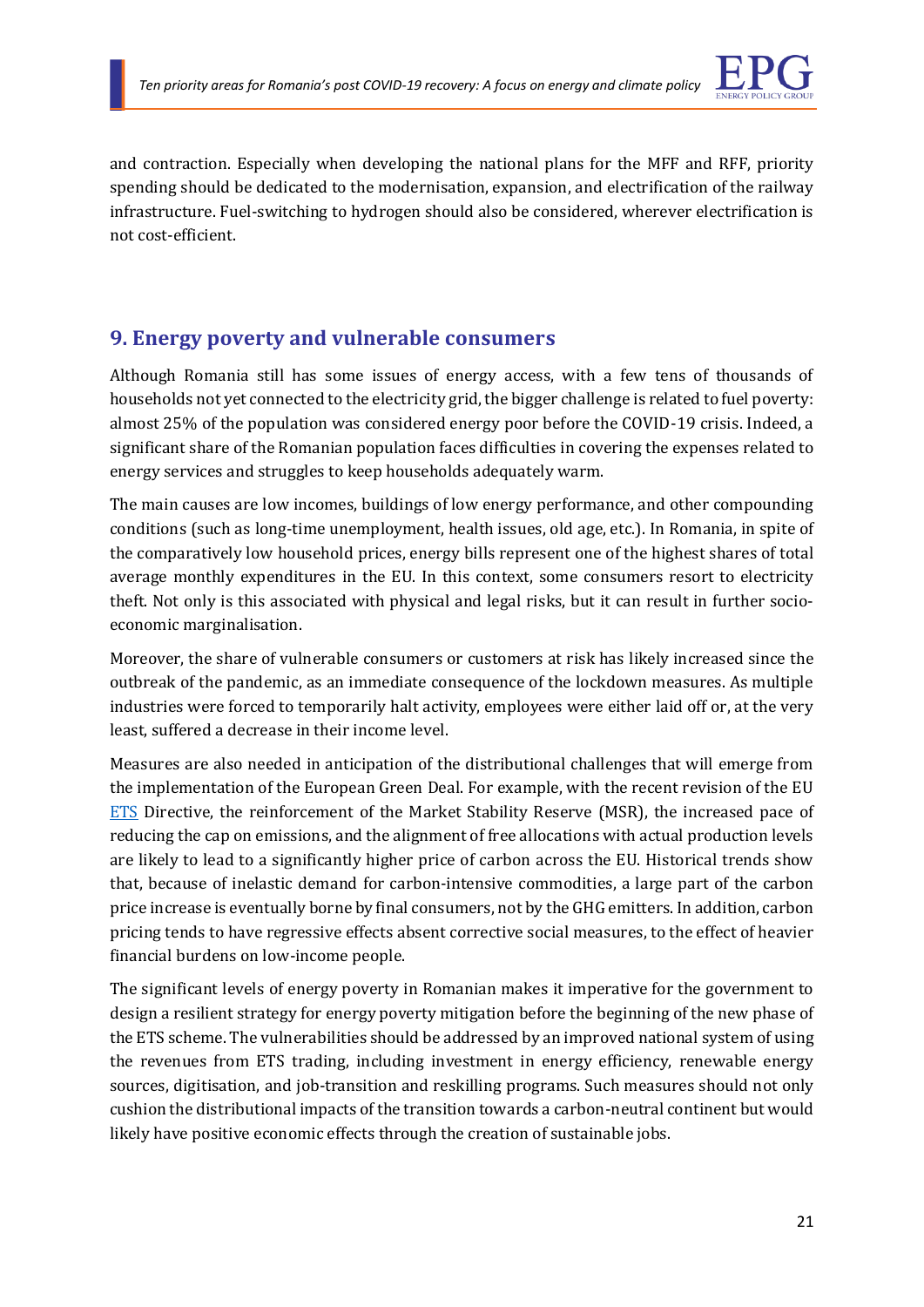

Energy poverty should be addressed through of a mix of financial and non-financial measures, with immediate impact on vulnerable consumers and longer-term effects to tackle the underlying causes of energy poverty:

### • **Enshrining a clear definition of the vulnerable consumer into law.**

This represents a legal obligation for Romania, as part of the implementation of the Clean Energy for all Europeans Package. At the same time, an operational definition of *vulnerable consumer* is a prerequisite for gauging the existing number of vulnerable consumers and the impact of targeted policy interventions. A framework for continuous monitoring must also be put in place.

### • **Providing immediate financial aid for vulnerable consumers.**

Financial aid needs to be provided to vulnerable consumers, given the likely increase of their number during the pandemic. Such measures should be carefully directed only to those in need, in order to avoid unnecessary price regulation for the entire energy markets. Besides, the regulatory framework should have clear provisions on payment flexibility, thus making available flat monthly fees for any household interested in having fixed-price bills – as opposed to high costs in winter and relatively low costs in the summer – while also being able to serve debts in monthly instalments.

### • **Switching old and inefficient appliances in vulnerable households.**

Such changes are a crucial step in supporting those facing fuel poverty. A partnership needs to be established between the Romanian authorities (that can enact subsidies), utility companies (that can support the initiative by invoicing these products in monthly instalments, through the electricity bill), white goods manufacturers (that can sell more energy efficient appliances), retailers (that can participate in the project as direct sellers), and banks (that can support the financing process). Similar actions can be implemented for other products, such as LED bulbs or heating appliances.

### • **Prioritising energy efficiency renovations for households inflicted by energy poverty.**

Energy efficiency measures can solve numerous issues faced by the Romanian consumers, while adding value for the economy as a whole. The renovation of apartment buildings can significantly increase living standards, while reducing energy consumption and associated costs. The same applies for digital solutions; thus, monitoring energy consumption is particularly important for those with limited budgets. As mentioned, above, in the public programmes of buildings renovation, priority should be given to vulnerable consumers. Information campaigns are also needed to turn the increased energy performance of buildings into real energy efficiency gains, a component of behavioural change of the dwellers must be ensured through public information, awareness, and education campaigns.

### • **Targeting vulnerable consumers directly in the funds financed by EUAs revenues.**

As explained above, the expected adjustments in the EU ETS system can have an uneven impact on vulnerable consumers. Therefore, in order to anticipate some of the distributional challenges of the increasing EUA prices, partly borne by the final consumers, additional support should be directed to those in energy poverty by means of programmes run by the AFM.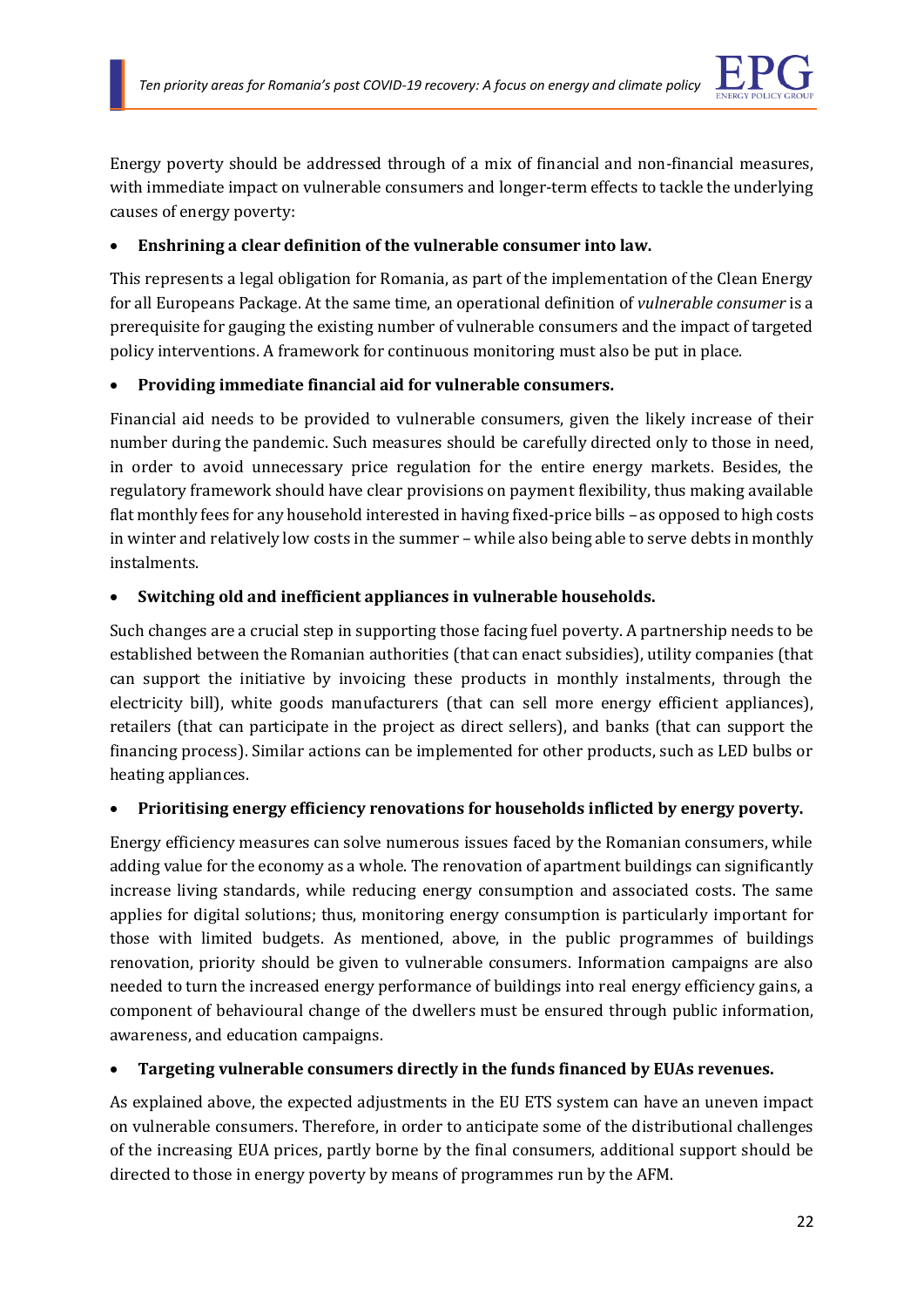

### **10. Administrative capacity**

Despite the fact that the Central and Eastern European member states are among the main beneficiaries of the new EU Recovery and Resilience Facility and React-EU, as well as the new MFF, two main risks may reduce the economic impact of these instruments: (1) a traditionally slow absorption rate of structural investment funds in the region; (2) limited administrative capacity to channel large amounts of public investment in projects and programmes.<sup>7</sup> Therefore, issues of administrative reform and expanding capacity are *sine qua non* for the design and implementation of the post-COVID-19 recovery.

Following recent legislative changes at the EU level, such as the introduction of the NECPs and the national long-term climate strategies (LTS) for 2050, the need for planning and reporting has increased, especially in the energy and climate sectors. Moreover, coherence must be ensured between a plethora of funds, including Next Generation EU, European Social Fund Plus, European Regional Development Fund, Cohesion Fund, Just Transition Fund, European Agricultural Fund for Rural Development, Modernisation Fund, in addition to revenues from the commercialisation of EUAs and investments funded through the national budget or other non-EU sources of financing (as may be the case with the U.S. financial support, Norway funds, etc.).

Coordinating and prioritising investments for each of these sources requires the ability for centralised planning, as well as sectorial capacity for implementation. Currently, responsibilities to implement these funds fall on multiple ministries and agencies, including Economy and Energy, Environment, Finance, European Funds, Local Development, Agriculture, and Transport. In case of some programmes, such as the Recovery and Resilience Facility, timing is also of the essence since funds must be spent within the next few years.

Both the EU institutions and the member states should acknowledge and work towards providing more regionally tailored solutions for the Southeast European member states in this regard. Equipped with less robust public institutions, limited availability of capital, still underdeveloped market economies, and poor infrastructure and public services, the adoption and implementation of highly ambitious climate objectives can be prohibitively difficult in this region.

The neglect of this reality and the lack of compensatory measures could prove detrimental not just to the overall viability of the European Green Deal, but also to the European project itself, risking to cause deep and pervasive divisions between groups of member states. At the same time, countries like Romania must engage more actively and constructively in the European debate about decarbonisation and the transition to net-zero emissions, especially given the multiple legislative revisions that will be made for pursuing the new 2030 and 2050 GHG emissions goals. Such involvement would require a more effective administrative system. Some possible measures could include:

### • **Expanding administrative capacity for implementing new EU instruments.**

Such administrative improvement is essential especially in key areas related to the upcoming dialogue with the EU institutions for efficient access to the funds mobilised within the European

<sup>7</sup> Se[e Alcidi et al. \(2020\).](https://www.ceps.eu/ceps-publications/who-will-really-benefit-from-the-next-generation-eu-funds/)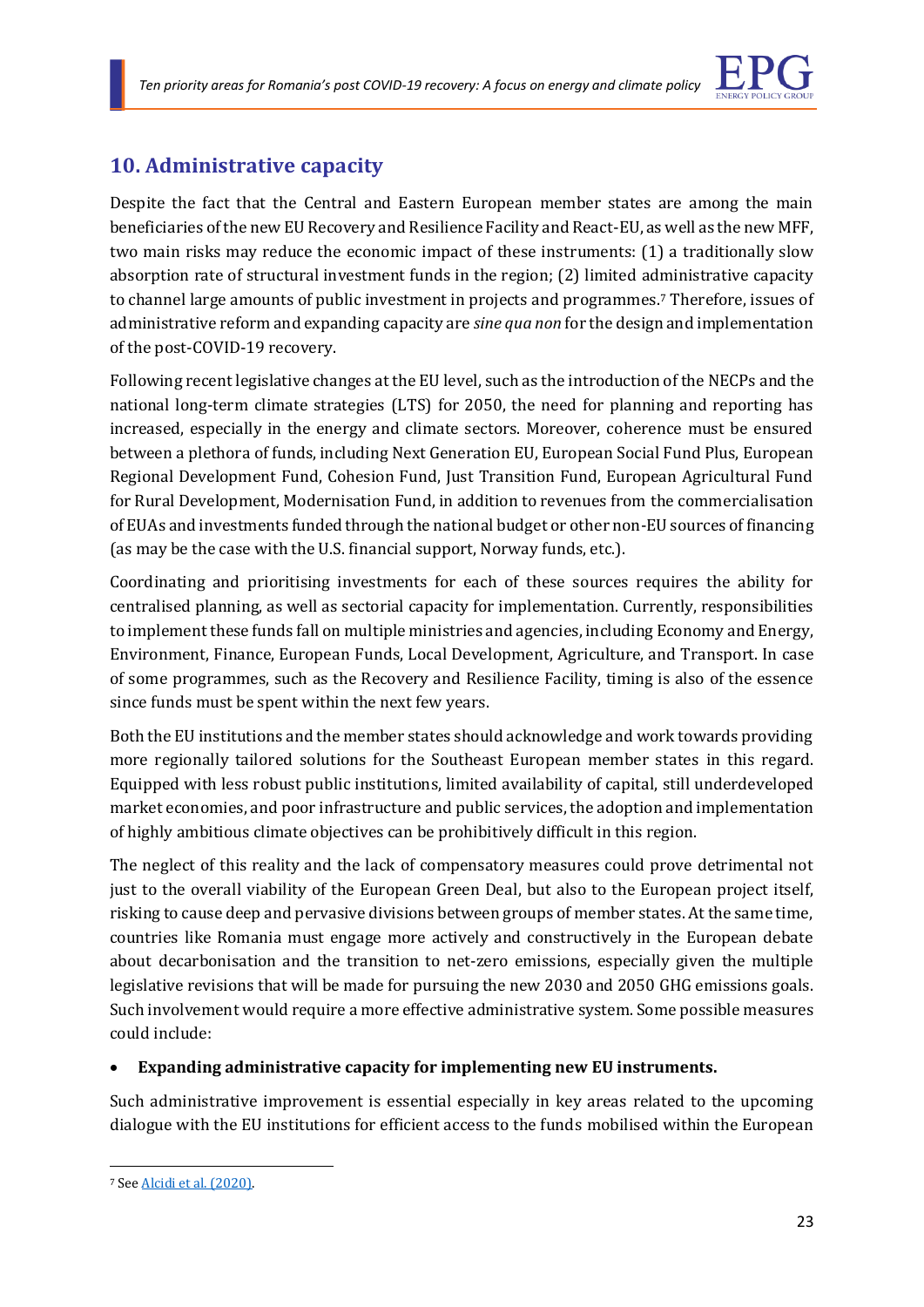

Green Deal, as well as through the RFF. Moreover, the capacity to access the finances of the Modernisation Fund and the Just Transition Fund, which will most definitely require dealing with a large number of project applications, requires swift institutional and procedural preparation.

### • **Optimising the governmental internal structure.**

Rethinking the structure of some ministries could enhance communication and collaboration with the EU institutions regarding the implementation of both recovery measures and the European Green Deal more broadly. For example, instead of the recent absorption of the former Energy Ministry in the newly minted Ministry of Economy, Energy and Business Environment (MEEMA), it would be more adequate to merge the Energy Ministry with the Ministry of Environment, Waters and Forests (MMAP).

Clarifying institutional roles is also paramount for areas such as energy efficiency, energy efficiency in buildings, and long-term strategic planning. For example, the domain of energy efficiency is currently split among three ministries – MEEMA, for policy planning and implementation on energy efficiency, as well as the management of the upcoming National Fund for Energy Efficiency; the Ministry of Public Works, Development and Administration (MLPDA), for the buildings sector; and MMAP for the energy efficiency support scheme administered through the Environmental Fund Administration. Merging these responsibilities into one single institution could help avoid duplication, diffused responsibility, and unnecessary inefficiency.

### • **Expanding the capacities of national financial institutions.**

In the Commission's Sustainable Europe Investment Plan, created to ensure the financing needs of the European Green Deal, a significant share of funding would be covered by private investments and financial institutions. Institutional capacities are needed for implementing the EU taxonomy for sustainable finance, for issuing and trading green bonds, and for accessing funds from investment banks such as the EIB and EBRD. The establishment of a *national promotional bank* could address some of these deficiencies.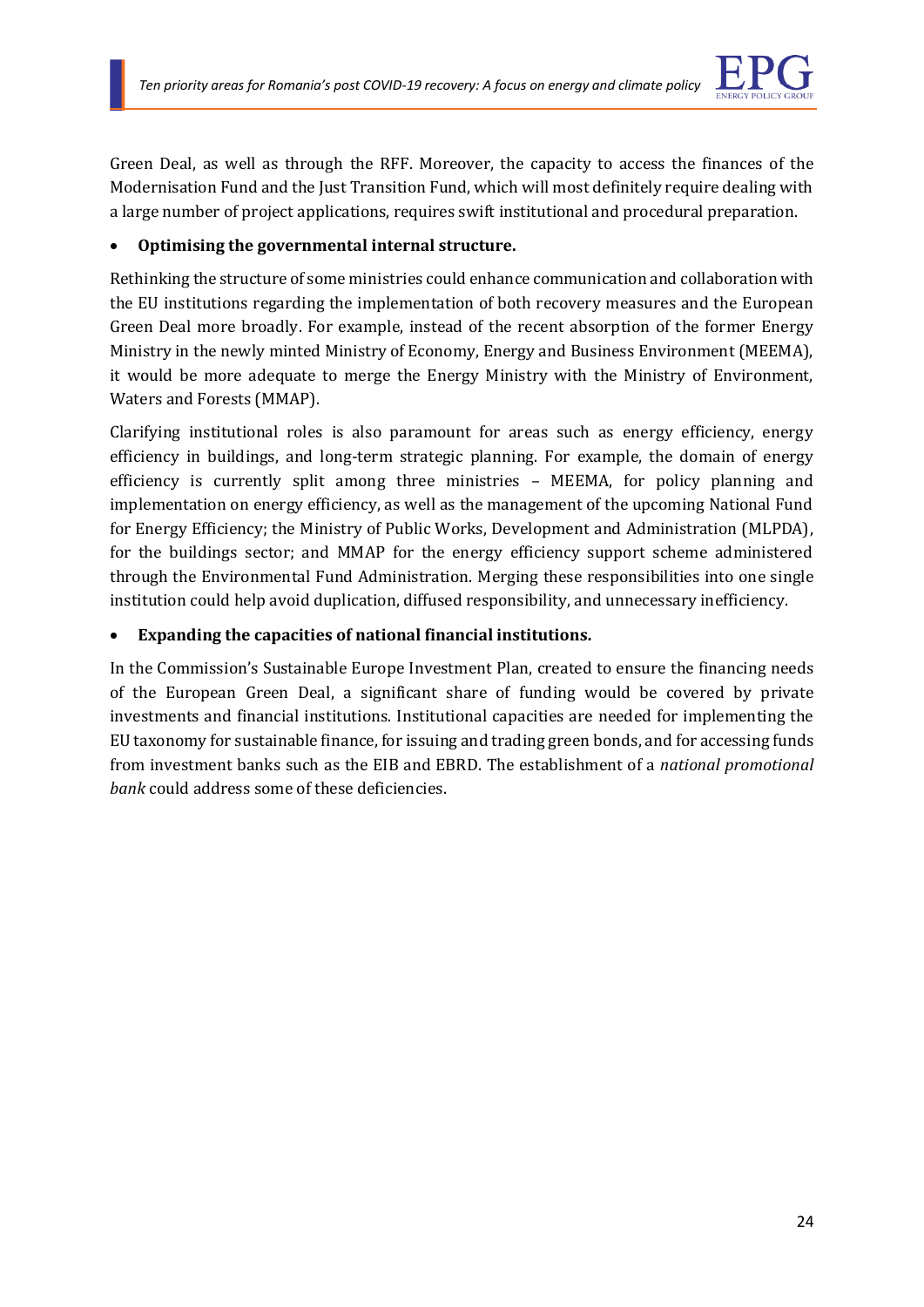

### **List of Abbreviations**

| AFM             | <b>Environmental Fund Agency</b>                 |
|-----------------|--------------------------------------------------|
| ANRE            | National Regulatory Agency                       |
| <b>BEV</b>      | <b>Battery Electric Vehicle</b>                  |
| CCfD            | <b>Carbon Contract for Difference</b>            |
| <b>CCGT</b>     | Combined Cycle Gas Turbine                       |
| CCS             | <b>Carbon Capture and Storage</b>                |
| CCUS            | Carbon Capture, Utilisation and Storage          |
| <b>CEF</b>      | <b>Connecting Europe Facility</b>                |
| CfD             | <b>Contract for Difference</b>                   |
| <b>CNG</b>      | <b>Compressed Natural Gas</b>                    |
| CO <sub>2</sub> | Carbon Dioxide                                   |
| <b>DAM</b>      | Day-Ahead Market                                 |
| <b>DSM</b>      | Demand Side Management                           |
| <b>DSO</b>      | Distribution System Operator                     |
| EBRD            | European Bank for Reconstruction and Development |
| EGD             | European Green Deal                              |
| EIB             | European Investment Bank                         |
| EPC             | <b>Energy Performance Contracts</b>              |
| <b>EPG</b>      | <b>Energy Policy Group</b>                       |
| <b>ESCO</b>     | <b>Energy Service Company</b>                    |
| EU              | European Union                                   |
| <b>EUA</b>      | <b>EU Allowances</b>                             |
| <b>ETS</b>      | <b>Emissions Trading Scheme</b>                  |
| <b>FCEV</b>     | <b>Fuel Cell Electric Vehicles</b>               |
| GDP             | <b>Gross Domestic Product</b>                    |
| <b>GEO</b>      | Governmental Emergency Ordinance                 |
| GHG             | Greenhouse Gas                                   |
| HDV             | Heavy Duty Vehicle                               |
| <b>HVDC</b>     | High Voltage Direct Current                      |
| ICE             | <b>Internal Combustion Engine</b>                |
| ICT             | <b>Information and Communications Technology</b> |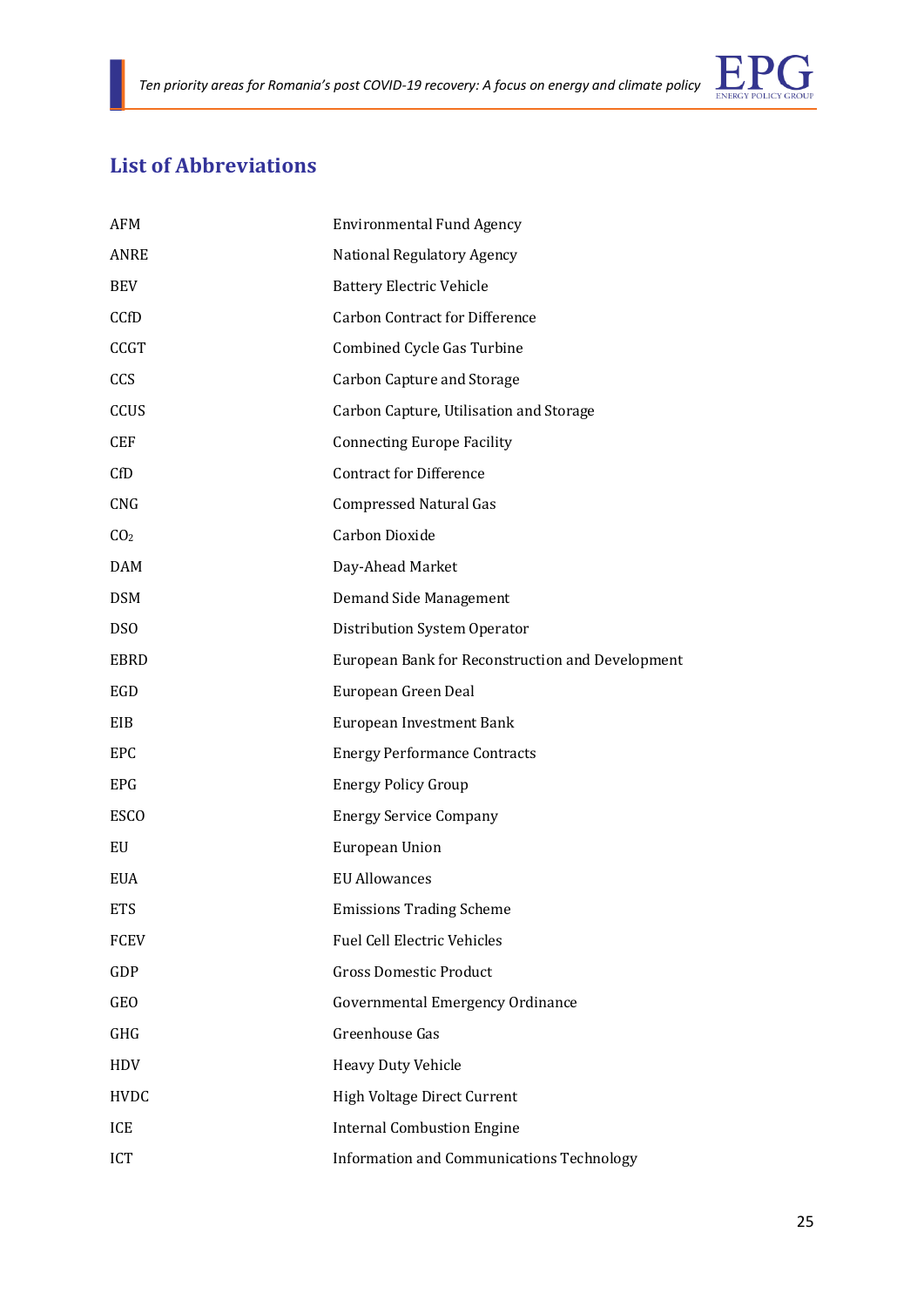

| <b>IEA</b>       | <b>International Energy Agency</b>                       |
|------------------|----------------------------------------------------------|
| IoT              | <b>Internet of Things</b>                                |
| <b>ITF</b>       | Just Transition Fund                                     |
| <b>LDAR</b>      | Leakage Detection and Repair                             |
| <b>LED</b>       | Light-emitting Diode                                     |
| <b>LNG</b>       | <b>Liquified Natural Gas</b>                             |
| <b>LULUCF</b>    | Land Use, Land Use Change and Forestry                   |
| <b>LTRS</b>      | <b>Long-Term Renovation Strategy</b>                     |
| MEEMA            | Ministry of Economy, Energy and Business Environment     |
| <b>MFF</b>       | Multi-Annual Financial Framework                         |
| <b>MLPDA</b>     | Ministry of Public Works, Development and Administration |
| <b>MMAP</b>      | Ministry of Environment, Waters and Forests              |
| <b>NECP</b>      | National Energy-Climate Plan                             |
| <b>NGEU</b>      | <b>Next Generation EU</b>                                |
| nZEB             | Near-zero energy building                                |
| PCI              | Project of Common Interest                               |
| PP               | Power Plant                                              |
| <b>PPA</b>       | Power Purchase Agreement                                 |
| <b>PV</b>        | Photovoltaic                                             |
| R&D              | <b>Research and Development</b>                          |
| <b>RES</b>       | <b>Renewable Energy Sources</b>                          |
| <b>RRF</b>       | Recovery and Resilience Facility                         |
| <b>SME</b>       | <b>Small and Medium Enterprises</b>                      |
| TSO              | <b>Transport System Operator</b>                         |
| V <sub>2</sub> G | Vehicle-to-Grid                                          |